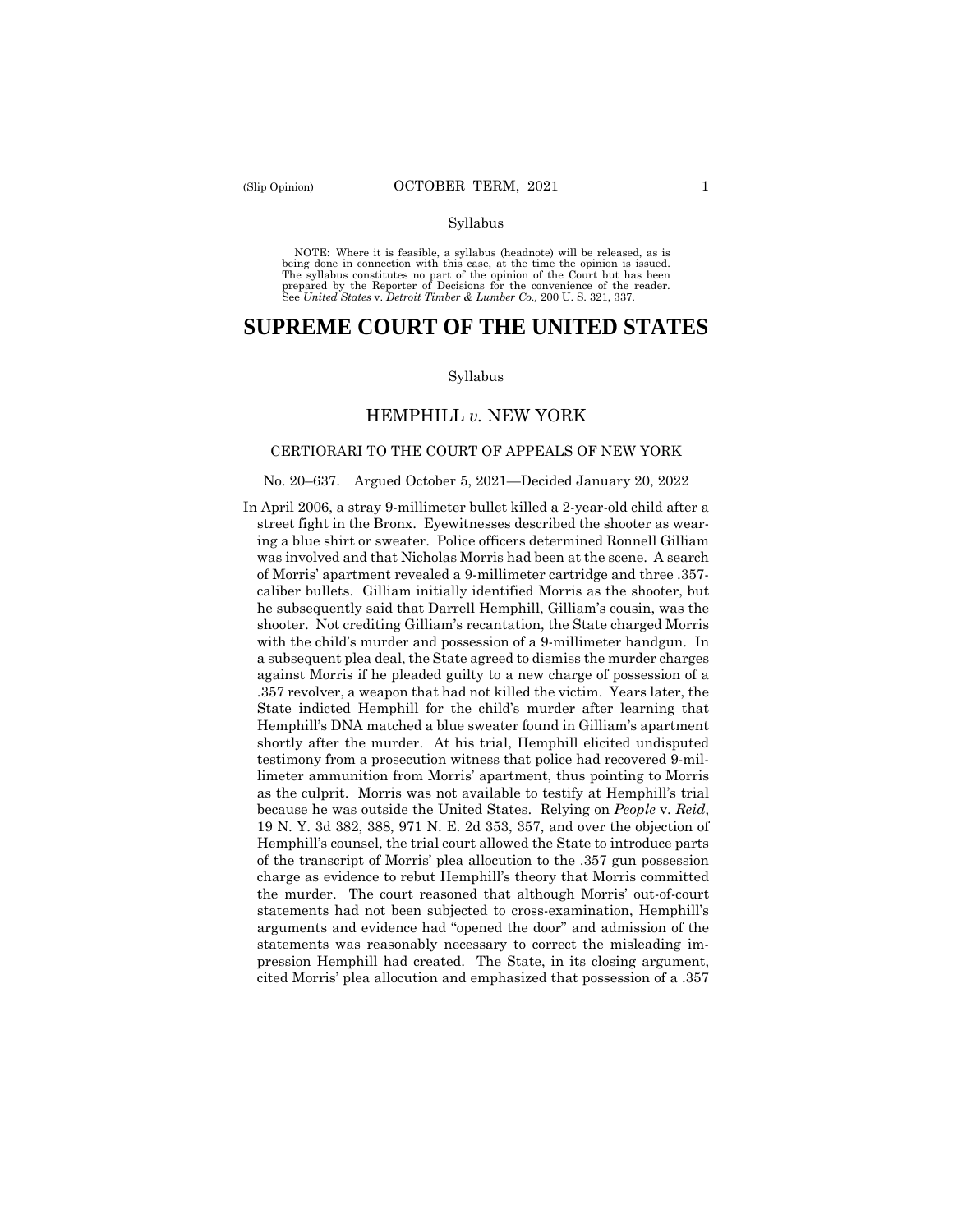#### Syllabus

revolver, not murder, was the crime Morris committed. The jury found Hemphill guilty. Both the New York Appellate Division and the Court of Appeals affirmed Hemphill's conviction.

*Held*: The trial court's admission of the transcript of Morris' plea allocution over Hemphill's objection violated Hemphill's Sixth Amendment right to confront the witnesses against him. Pp. 6–15.

(a) The State's threshold argument—that Hemphill's failure to present his claim adequately to the state courts should prevent the Court from deciding his federal-law challenge to the state-court decision—is rejected. Hemphill satisfied the presentation requirement in state court. See *Street* v. *New York*, 394 U. S. 576, 584. At every level of his proceedings in state court, Hemphill argued that the admission of Morris' plea allocution violated his Sixth Amendment right to confrontation as interpreted by this Court. And "[o]nce a federal claim is properly presented, a party can make any argument in support of that claim." *Yee* v. *Escondido*, 503 U. S. 519, 534. Pp. 6–8.

(b) The Confrontation Clause of the Sixth Amendment provides a criminal defendant the bedrock right "to be confronted with the witnesses against him." In *Crawford* v. *Washington*, 541 U. S. 36, the Court examined the history of the confrontation right at common law and concluded that "the principal evil at which the Confrontation Clause was directed was the civil-law mode of criminal procedure," which allowed the "use of *ex parte* examinations as evidence against the accused." *Id*., at 50. The *Crawford* Court reasoned that because "the Sixth Amendment does not suggest any open-ended exceptions from the confrontation requirement to be developed by the courts," the confrontation guarantee was "most naturally read" to admit "only those exceptions established at the time of the founding." *Id*., at 54; see also *Giles* v. *California*, 554 U. S. 353, 377. Because "the Framers would not have allowed admission of testimonial statements of a witness who did not appear at trial unless he was unavailable to testify, and the defendant had had a prior opportunity for cross-examination, the Court rejected its previous "reliability approach" to the Sixth Amendment's confrontation right described in *Ohio* v. *Roberts*, 448 U. S. 56, 66, which had permitted the admission of statements of an unavailable witness so long as those statements had "adequate indicia of reliability." Pp. 8–9.

(c) The Court rejects the State's contention that the "opening the door" rule incorporated in *People* v. *Reid* and applied here is not a Confrontation Clause exception at all but merely a "procedural rule" limiting only the manner of asserting the confrontation right, not its substantive scope. While the Court's precedents do recognize that the Sixth Amendment leaves States with flexibility to adopt reasonable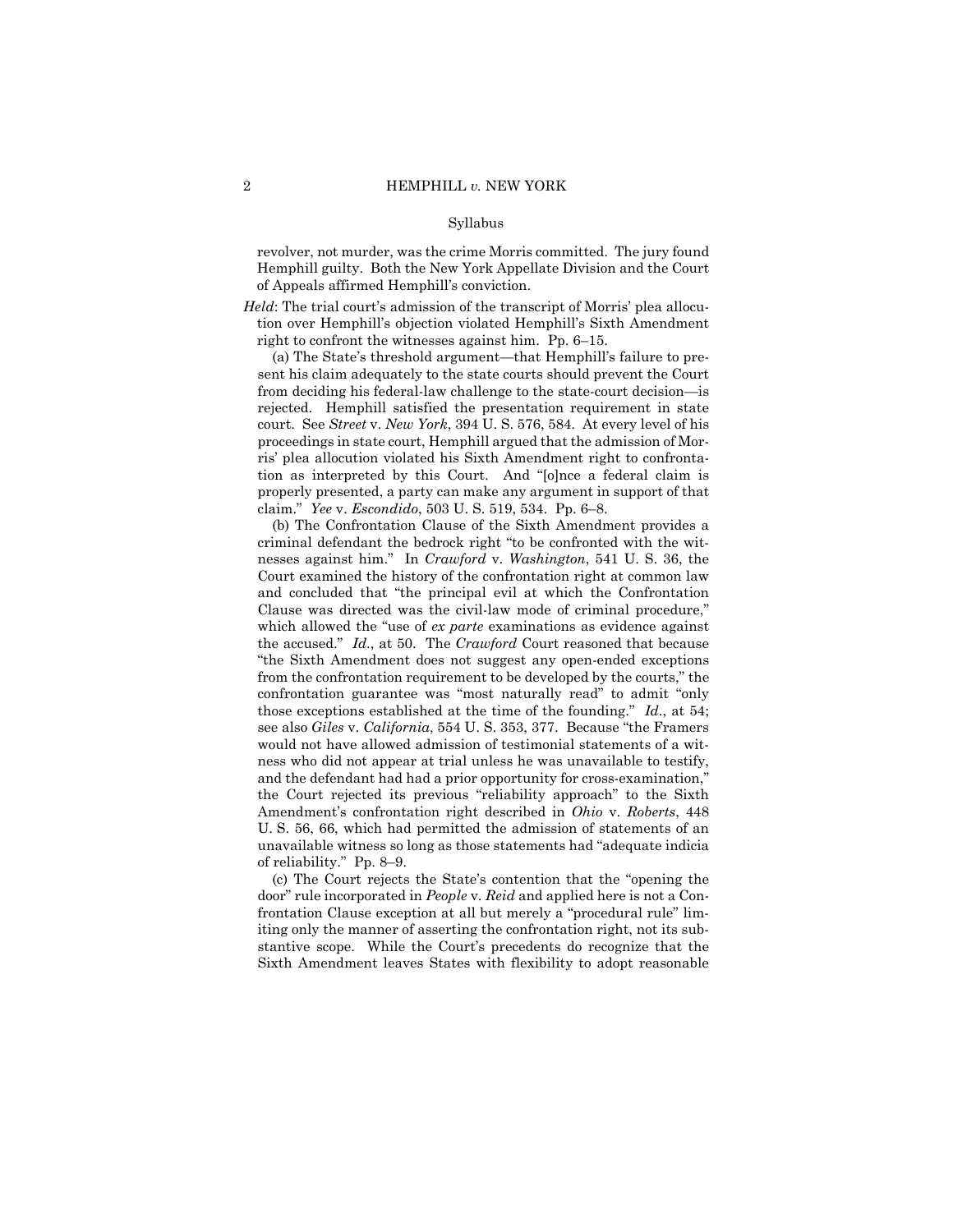#### Syllabus

procedural rules that bear on the exercise of a defendant's confrontation right, see, *e.g*., *Melendez-Diaz* v. *Massachusetts*, 557 U. S. 305, 327, the door-opening principle discussed in *Reid* is not in the same class of procedural rules. *Reid*'s door-opening principle is a substantive principle of evidence that dictates what material is relevant and admissible in a case. The State would have trial judges weigh the reliability or credibility of testimonial hearsay evidence, but that approach would negate *Crawford*'s emphatic rejection of the reliabilitybased approach to the Confrontation Clause guarantee. Here, it was not for the trial judge to determine whether Hemphill's theory that Morris was the shooter was unreliable, incredible, or otherwise misleading in light of the State's proffered, unconfronted plea evidence, nor whether this evidence was reasonably necessary to correct that misleading impression. Pp. 9–11.

(d) The Court also rejects the State's insistence that the *Reid* rule is necessary to safeguard the truth-finding function of courts because it prevents the selective and misleading introduction of evidence. The Court has not allowed such considerations to override the rights the Constitution confers to criminal defendants. And none of the cases the State relies upon for support—*Kansas* v. *Ventris*, 556 U. S. 586; *Harris*  v. *New York*, 401 U. S. 222; *Walder* v. *United States*, 347 U. S. 62 involved exceptions to constitutional requirements. Pp. 11–13.

(e) The State's concern that a reversal will leave prosecutors without recourse to protect against abuses of the confrontation right is overstated. "[W]ell-established rules" of evidence "permit trial judges to exclude evidence if its probative value is outweighed by certain other factors such as unfair prejudice, confusion of the issues, or potential to mislead the jury." *Holmes* v. *South Carolina*, 547 U. S. 319, 326. Finally, the rule of completeness does not apply here, as Morris' plea allocution was not part of any statement that Hemphill introduced. The Court does not address whether and under what circumstances that rule might allow the admission of testimonial hearsay against a criminal defendant. Pp. 13–14.

35 N. Y. 3d 1035, 150 N. E. 3d 356, reversed and remanded.

SOTOMAYOR, J., delivered the opinion of the Court, in which ROBERTS, C. J., and BREYER, ALITO, KAGAN, GORSUCH, KAVANAUGH, and BARRETT, JJ., joined. ALITO, J., filed a concurring opinion, in which KAVANAUGH, J., joined. THOMAS, J., filed a dissenting opinion.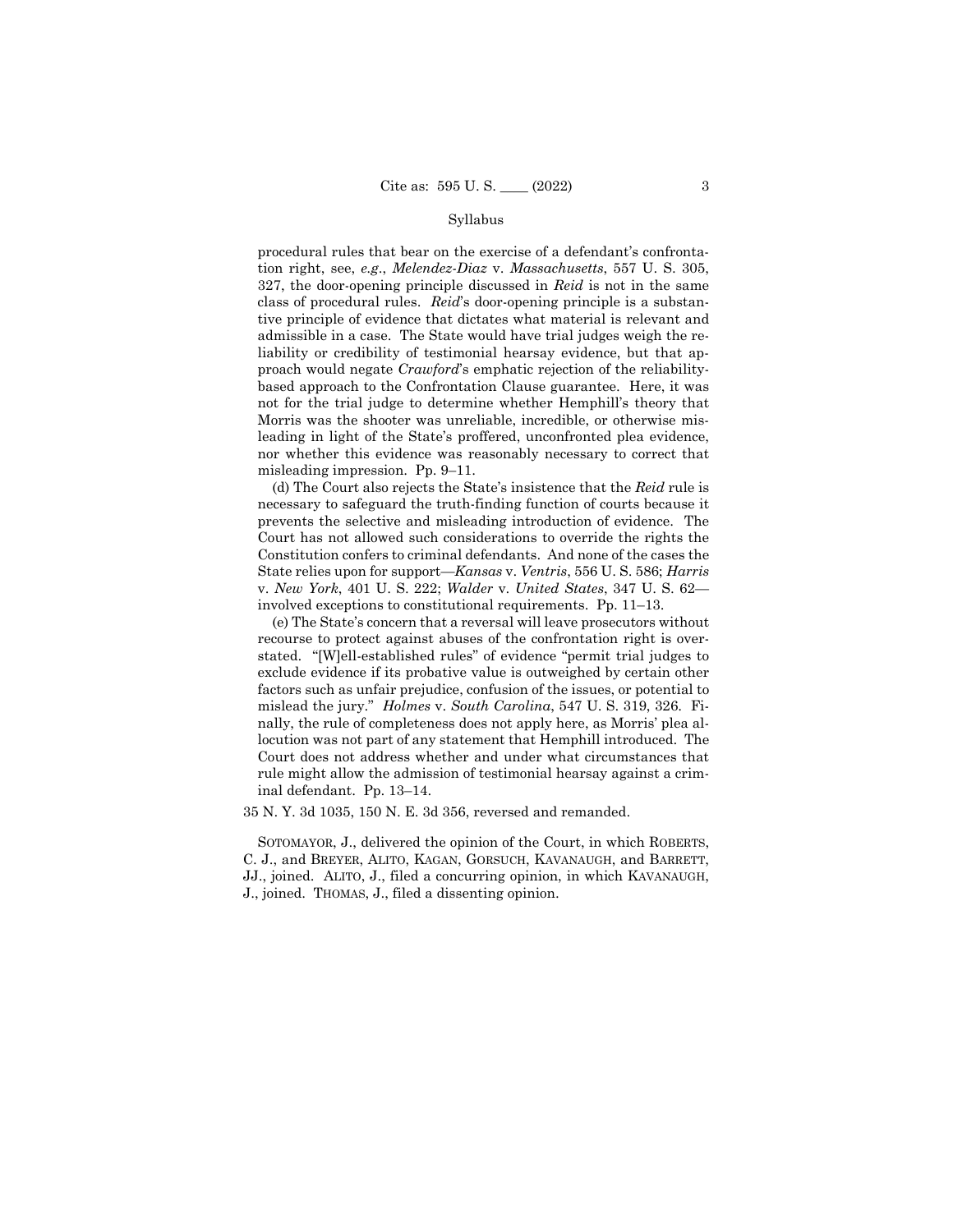NOTICE: This opinion is subject to formal revision before publication in the preliminary print of the United States Reports. Readers are requested to notify the Reporter of Decisions, Supreme Court of the United States, Wash-ington, D. C. 20543, of any typographical or other formal errors, in order that corrections may be made before the preliminary print goes to press.

## $\frac{1}{2}$  ,  $\frac{1}{2}$  ,  $\frac{1}{2}$  ,  $\frac{1}{2}$  ,  $\frac{1}{2}$  ,  $\frac{1}{2}$  ,  $\frac{1}{2}$ **SUPREME COURT OF THE UNITED STATES**

#### $\frac{1}{2}$  ,  $\frac{1}{2}$  ,  $\frac{1}{2}$  ,  $\frac{1}{2}$  ,  $\frac{1}{2}$  ,  $\frac{1}{2}$ No. 20–637

## DARRELL HEMPHILL, PETITIONER *v.* NEW YORK

## ON WRIT OF CERTIORARI TO THE COURT OF APPEALS OF NEW YORK

#### [January 20, 2022]

## JUSTICE SOTOMAYOR delivered the opinion of the Court.

In 2006, a stray 9-millimeter bullet killed a 2-year-old child in the Bronx. The State charged Nicholas Morris with the murder, but after trial commenced, it offered him a plea deal for a lesser charge. The State specifically required Morris to admit to a new charge of possession of a .357-magnum revolver, not the 9-millimeter handgun originally charged in the indictment and used in the killing.

Years later, the State prosecuted petitioner Darrell Hemphill for the same murder. At his trial, Hemphill blamed Morris, and he elicited undisputed testimony from a prosecution witness that police had recovered 9-millimeter ammunition from Morris' nightstand. Morris was outside the United States and not available to testify. The trial court allowed the State to introduce parts of the transcript of Morris' plea allocution as evidence to rebut Hemphill's theory that Morris committed the murder. The court reasoned that Hemphill's arguments and evidence had "open[ed] the door" to the introduction of these testimonial out-of-court statements, not subjected to cross-examination, because they were "'reasonably necessary'" to "'correct'" the "'misleading impression'" Hemphill had created.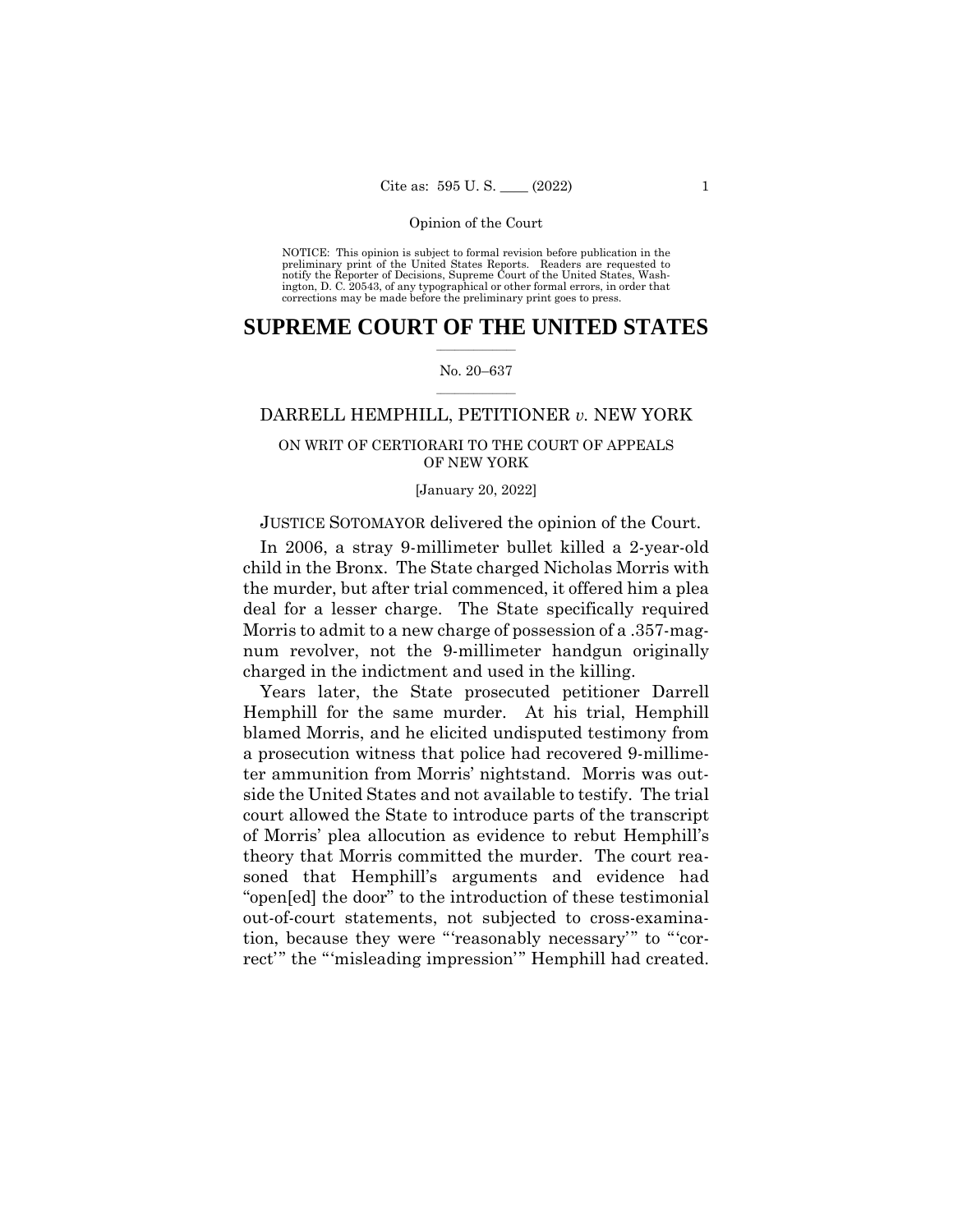*People* v. *Reid*, 19 N. Y. 3d 382, 388, 971 N. E. 2d 353, 357 (2012).

The question is whether the admission of the plea allocution under New York's rule in *People* v. *Reid* violated Hemphill's Sixth Amendment right to confront the witnesses against him. The Court holds that it did. Hemphill did not forfeit his confrontation right merely by making the plea allocution arguably relevant to his theory of defense.

> I A

In April 2006, Ronnell Gilliam and several other individuals got into a physical fight near Tremont Avenue in the Bronx. Shortly after the fight, someone fired a 9-millimeter handgun. The bullet killed a 2-year-old child sitting in a nearby minivan.

Police officers determined that Gilliam was involved and that Nicholas Morris, Gilliam's best friend, had been at the scene. Officers searched Morris' apartment. On Morris' nightstand, the officers found a 9-millimeter cartridge and three .357-caliber bullets. Three witnesses identified Morris as the shooter out of a police lineup.

The police arrested Morris the next day and observed bruising on his knuckles consistent with fist fighting. Gilliam then surrendered and identified Morris as the shooter. Gilliam later returned to the police station and recanted, stating that Hemphill, Gilliam's cousin, had in fact been the shooter. Investigators initially did not credit Gilliam's recantation; instead, the State charged Morris with the child's murder and for possession of a 9-millimeter handgun. After opening statements at Morris' 2008 trial, however, the State decided not to oppose Morris' application for a mistrial to allow the State to reconsider the charges against him.

Approximately six weeks later, the State agreed to dismiss the murder charges against Morris if he pleaded guilty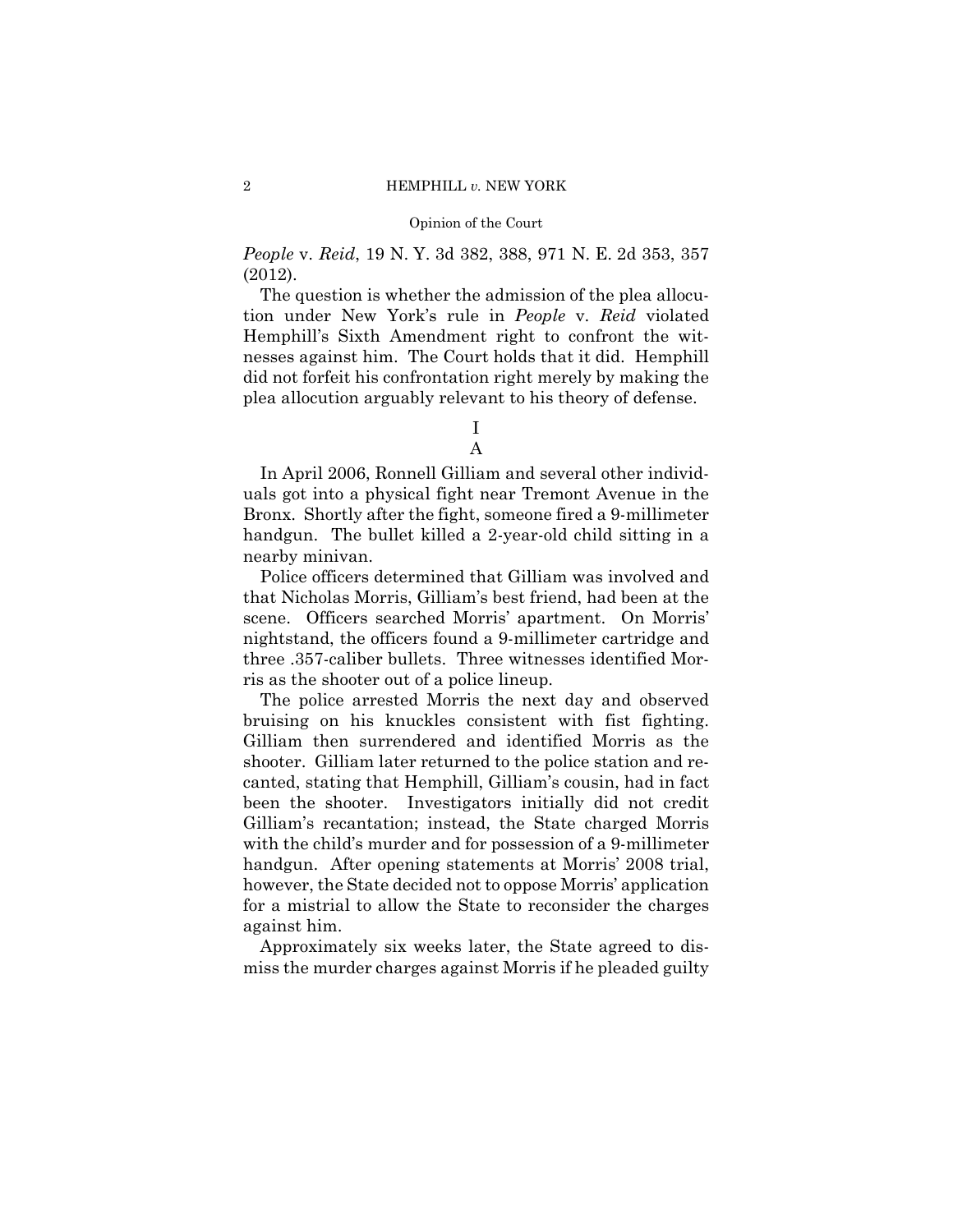to criminal possession of a weapon. But rather than having Morris plead to the charge in the existing indictment for possession of a 9-millimeter handgun, the State filed a new charge alleging that Morris had possessed a .357-magnum revolver, a different type of firearm than the one used to kill the victim. In exchange for this plea, the prosecution recommended a sentence of time served. The State and Morris' counsel agreed that there was insufficient evidence of Morris' possession of a .357-magnum revolver to obtain an indictment absent Morris' willingness to admit to the allegations. Morris did so, against his attorney's advice, to secure his release that day.

In 2011, the State learned that Hemphill's DNA matched a sample from a blue sweater that police had recovered in a search of Gilliam's apartment shortly after the crime. Eyewitnesses had described the shooter as wearing a blue shirt or sweater. In 2013, Hemphill was arrested and indicted for the murder.

## B

At trial, Hemphill pursued a third-party culpability defense by blaming Morris for the shooting. In his opening statement, Hemphill's counsel noted that officers had recovered 9-millimeter ammunition from Morris' nightstand hours after a 9-millimeter bullet killed the victim. The State did not object, but later contended that Hemphill's argument had been misleading because officers also had found .357-caliber bullets on the nightstand and because Morris ultimately pleaded guilty to possessing a .357 revolver.

Morris, however, was unavailable to testify at Hemphill's trial. As a result, the State sought to introduce the transcript of Morris' plea allocution to suggest that he had possessed only a .357 revolver. Hemphill's counsel objected, arguing that the plea allocution was "clearly hearsay" and that Hemphill was being "deprived of an opportunity [for]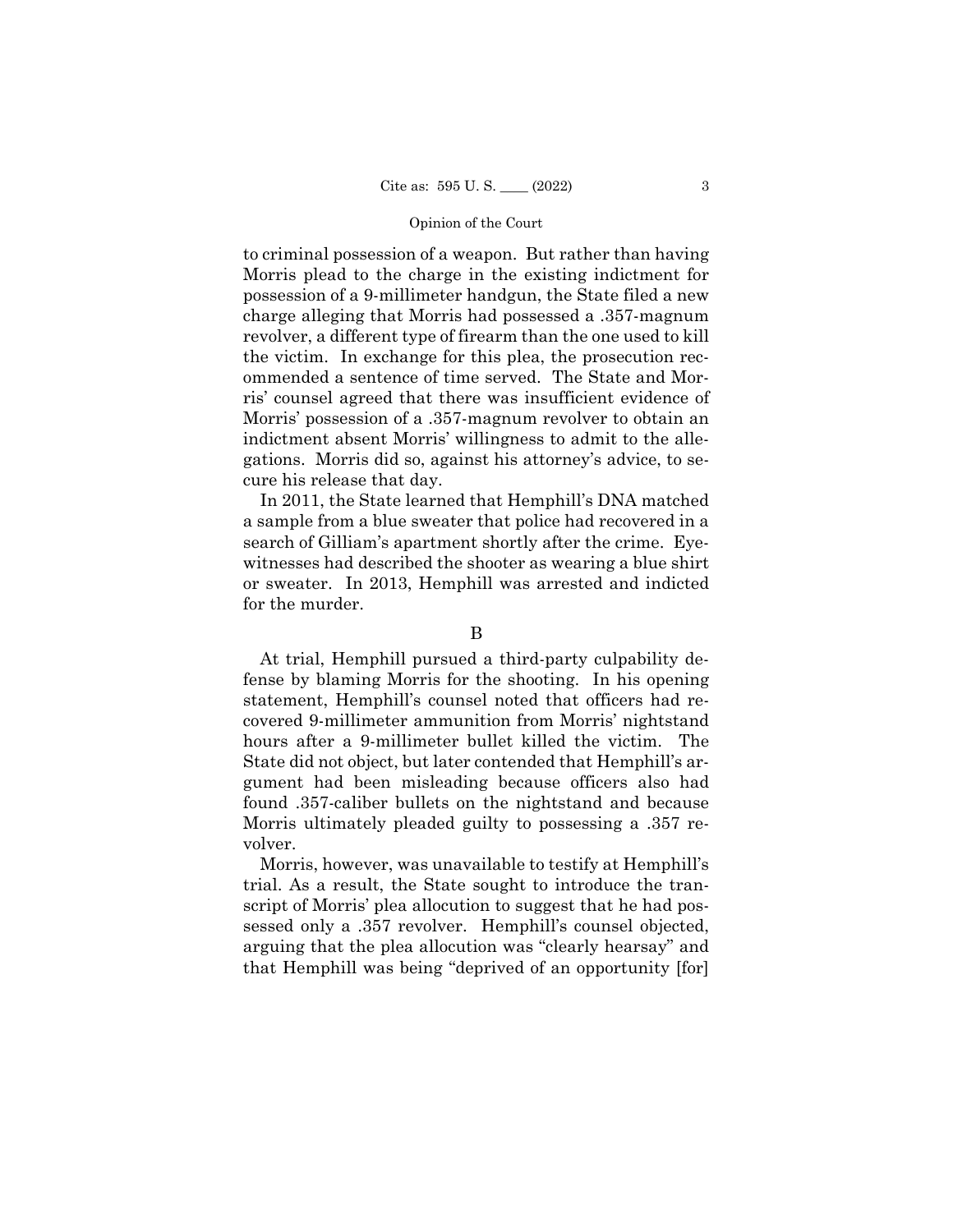cross-examination." App. 107. The trial court deferred ruling and, in the meantime, allowed the State to put on testimony regarding the .357-caliber bullets on Morris' nightstand. Accordingly, both the State and Hemphill elicited undisputed testimony from a law enforcement officer that a 9-millimeter cartridge and .357-caliber bullets were recovered from Morris' nightstand.

The trial court then revisited the State's application to introduce Morris' plea allocution. Hemphill's counsel objected again, citing this Court's decision in *Crawford* v. *Washington*, 541 U. S. 36 (2004): "I think it is [a] *Crawford*  violation. I think the evidence is being offered to incriminate Mr. Hemphill. I'm being deprived of the opportunity to examine Mr. Morris, and I don't see how it would not be a *Crawford* violation." App. 160.1

A few days later, the trial court announced its ruling. The court relied on *People* v. *Reid*, 19 N. Y. 3d 382, 971 N. E. 2d 353. In *Reid*, New York's highest court held that a criminal defendant could "ope[n] the door" to evidence that would otherwise be inadmissible under the Confrontation Clause if the evidence was "'reasonably necessary to correct [a] misleading impression'" made by the defense's "'evidence or argument.'" *Id.,* at 388, 971 N. E. 2d, at 357 (quoting *People* v. *Massie*, 2 N. Y. 3d 179, 184, 809 N. E. 2d 1102, 1105 (2004)). The trial court applied *Reid* as follows:

"[A] significant aspect of the defense in this case is that Morris, who [was] originally prosecuted for this homicide, was, in fact, the actual shooter and that as such, the defendant, Hemphill, was excluded as the shooter. There is, however, evidence contrary to the argument

 $1$ <sup>1</sup>The State responded that Morris' plea allocution was not testimonial because it did not "incriminate or point a finger at all against Mr. Hemphill." App. 160. Before this Court, the State does not dispute that the plea allocution was testimonial, and so the Court expresses no view on the matter.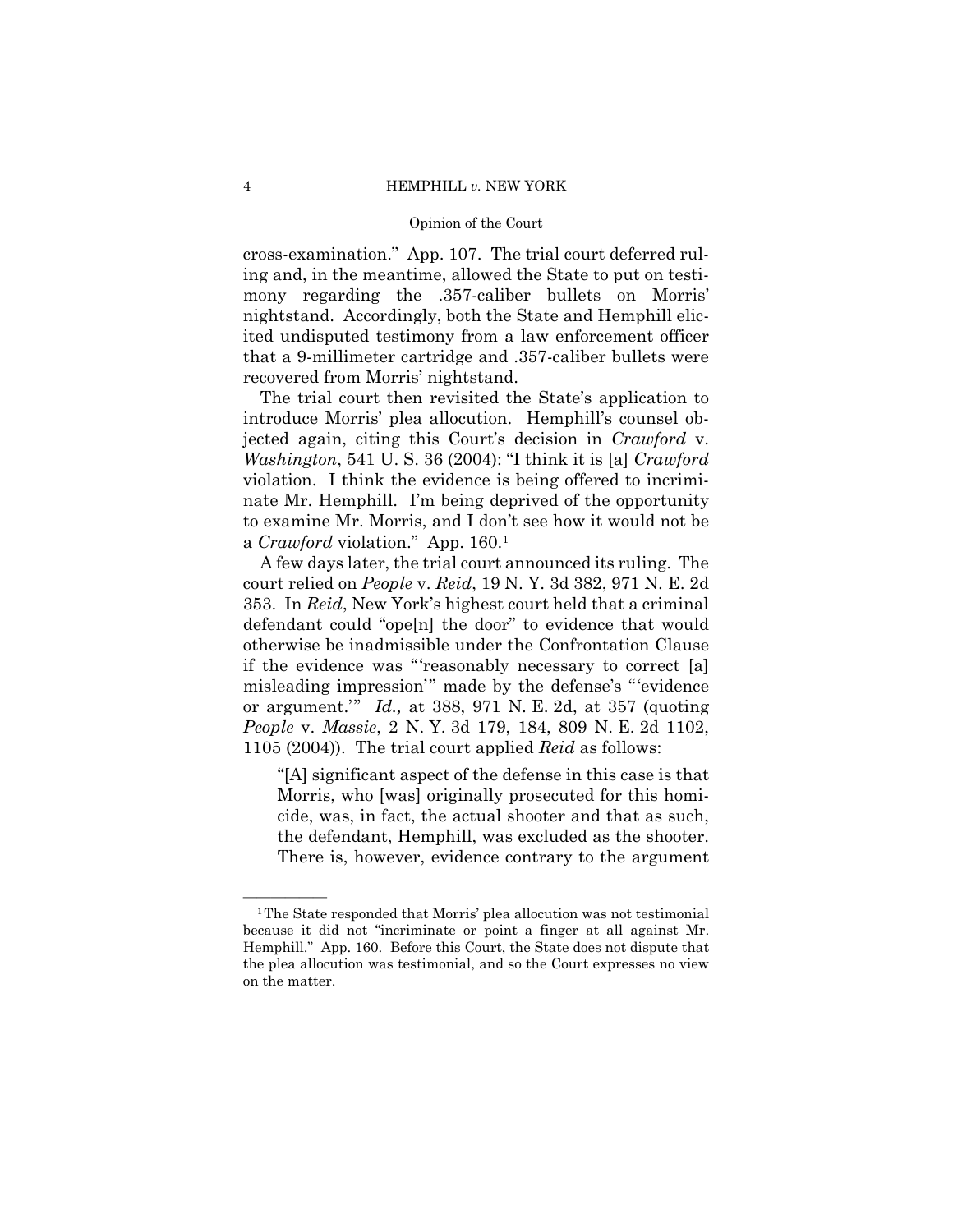presented by the defense in this case . . . . In my judgment, the defense's argument, which in all respects is appropriate and under the circumstances of this case probably a necessary argument to make, nonetheless, opens the door to evidence offered by the [S]tate refuting the claim that Morris was, in fact, the shooter." App. 184, 185.

Based on this ruling, the State published to the jury the portions of the transcript of Morris' plea hearing containing Morris' admission to possessing a .357 revolver and his counsel's statements that he was doing so against counsel's advice, without corroborating evidence, in order to get out of jail immediately.

Hemphill premised his closing argument, like the rest of his defense, on the theory that Morris was the shooter. The State, in its closing, cited Morris' plea allocution and emphasized that possession of a .357 revolver, not murder, was "the crime [Morris] actually committed." *Id.,* at 356. After deliberations spanning multiple days, the jury found Hemphill guilty, and the court sentenced him to 25 years to life in prison.

## $\mathcal{C}$

Hemphill appealed. Before the Appellate Division, he argued, citing the State and Federal Constitutions, that "[t]he court denied Mr. Hemphill his right to confront the witness against him where it admitted Nicholas Morris's guilty plea statements . . . because the defense had opened the door to this evidence even though counsel had scrupulously followed the court's *in limine* rulings." Supp. App. to Brief in Opposition SA107. He added, "the prosecution's conduct here represented the type of overreach the Confrontation Clause was enacted to prevent: the production of evidence procured by the government without affording the accused the opportunity to question its reliability through cross-examination." *Id.,* at SA111.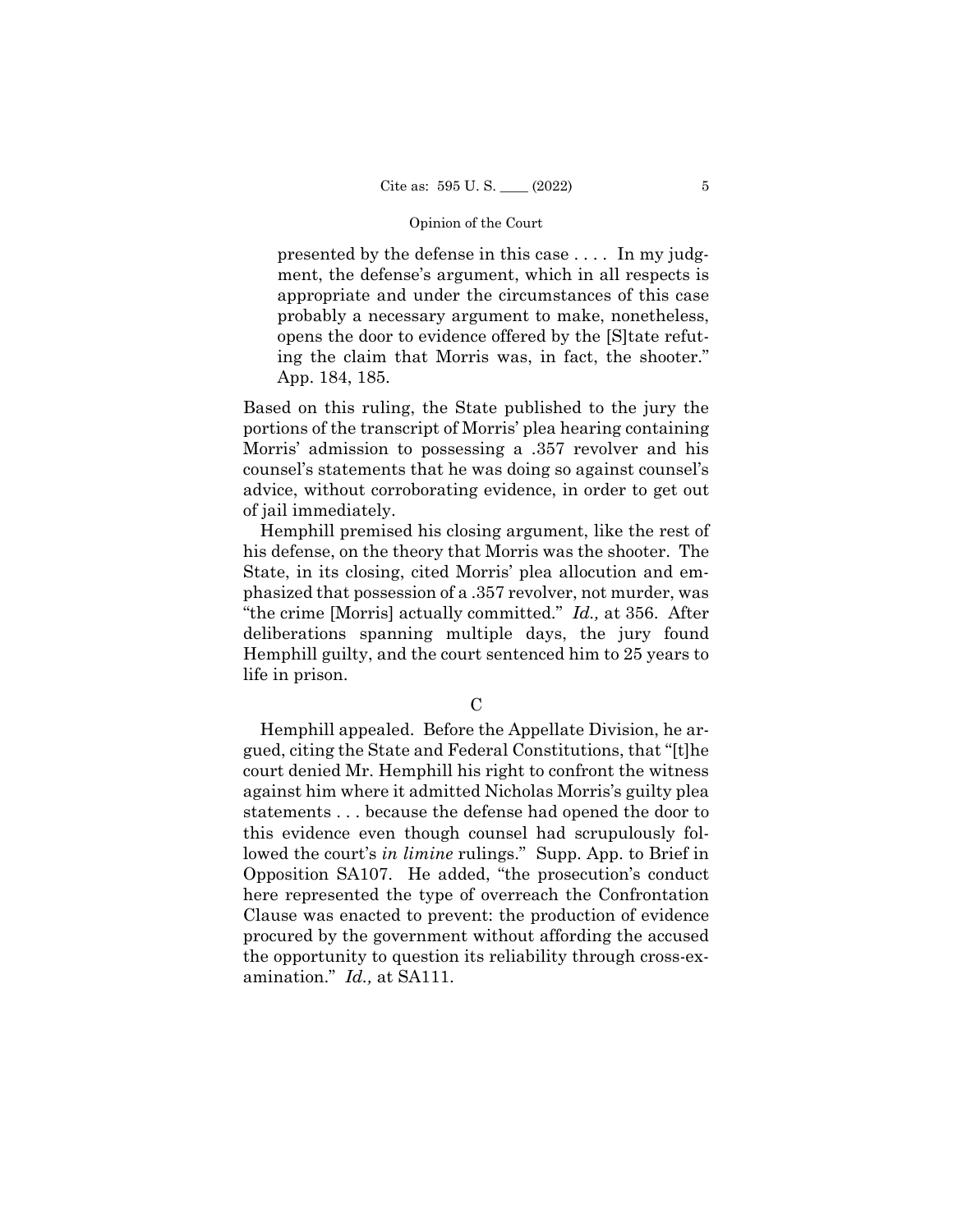#### 6 HEMPHILL *v.* NEW YORK

#### Opinion of the Court

The Appellate Division affirmed. In relevant part, it reasoned that "[d]uring the trial, defendant created a misleading impression that Morris possessed a 9 millimeter handgun, which was consistent with the type used in the murder, and introduction of the plea allocution was reasonably necessary to correct that misleading impression." 173 App. Div. 3d 471, 477, 103 N. Y. S. 3d 64, 71 (2019). Justice Manzanet-Daniels dissented on other grounds, arguing in part that the evidence was insufficient to support Hemphill's conviction.

Hemphill sought review from the New York Court of Appeals, the State's highest court. He contended:

"The Appellate Division's analysis equates presenting a valid, evidence-based third party defense with misleading the jury, opening the door to testimonial hearsay. . . . Such an approach is absurd in the context of the Confrontation Clause, the purpose of which is to afford the accused the right to meaningfully test the prosecution's proof." App. 388.

 1037, 150 N. E. 3d 356, 357–358 (2020). This Court granted The Court of Appeals affirmed. 35 N. Y. 3d 1035, 1036– certiorari. 593 U. S. \_\_\_ (2021).

#### II

Before proceeding to the merits, the Court must address the State's threshold argument that Hemphill failed to present his claim adequately to the state courts.

This Court "has almost unfailingly refused to consider any federal-law challenge to a state-court decision unless the federal claim 'was either addressed by or properly presented to the state court that rendered the decision we have been asked to review.'" *Howell* v. *Mississippi*, 543 U. S. 440, 443 (2005) (*per curiam*) (quoting *Adams* v. *Robertson*, 520 U. S. 83, 86 (1997) (*per curiam*)). "'No particular form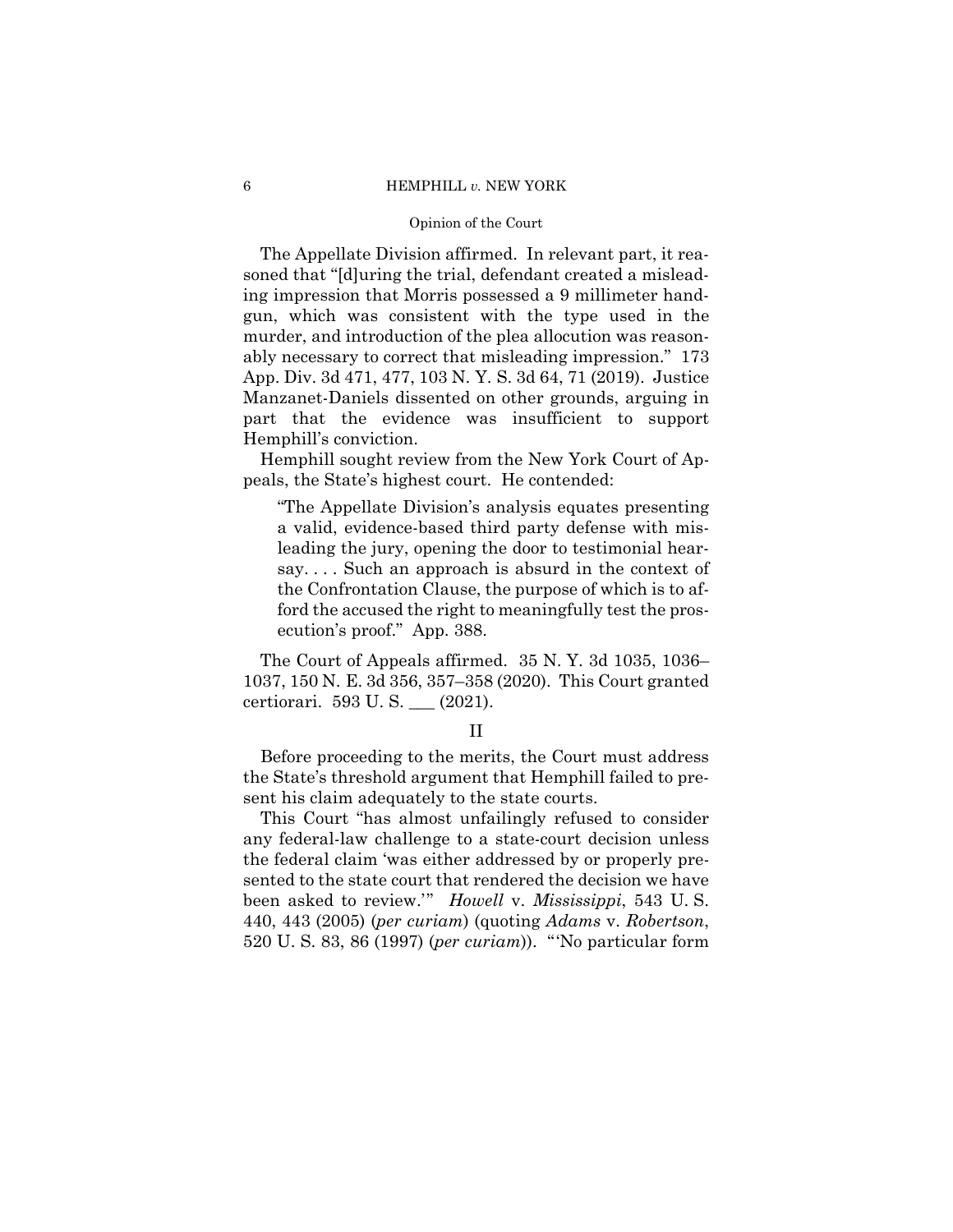of words or phrases is essential'" for satisfying the presentation requirement, so long as the claim is "'brought to the attention of the state court with fair precision and in due time.'" *Street* v. *New York*, 394 U. S. 576, 584 (1969) (quoting *New York ex rel. Bryant* v. *Zimmerman*, 278 U. S. 63, 67 (1928)).

Hemphill has satisfied this requirement. At every level of his proceedings in state court, Hemphill argued that the admission of Morris' plea allocution violated his Sixth Amendment right to confrontation as interpreted by this Court in *Crawford*. Before the trial court, Hemphill timely objected that admission of the plea allocution would be "a *Crawford* violation." App. 160. Before the Appellate Division, he argued that the trial court "denied Mr. Hemphill his 6th Amendment right to confront the witnesses against him." Supp. App. to Brief in Opposition SA108. And before the Court of Appeals, he contended that "[t]he Appellate Division's analysis," which had affirmed the trial court's admission of the plea allocution, "is absurd in the context of the Confrontation Clause, the purpose of which is to afford the accused the right to meaningfully test the prosecution's proof." App. 388. "Once a federal claim is properly presented, a party can make any argument in support of that claim." *Yee* v. *Escondido*, 503 U. S. 519, 534 (1992). The Court may therefore consider any argument Hemphill raises in support of his claim that he did not "forfei[t] his right to exclude evidence otherwise barred by the Confrontation Clause" by "open[ing] the door to responsive evidence." Pet. for Cert. i.2

 jection. *Post,* at 4 (opinion of THOMAS, J.). Not so. Hemphill argued <sup>2</sup> According to the dissent, Hemphill did not present his constitutional claim below because he "challenged only the misapplication of state law" (*i.e.,* the opening-the-door rule enunciated in *People* v. *Reid*, 19 N. Y. 3d 382, 971 N. E. 2d 353 (2012)) without developing his constitutional obbefore the Court of Appeals that the Appellate Division's interpretation of *Reid* in his case "equates presenting a valid, evidence-based third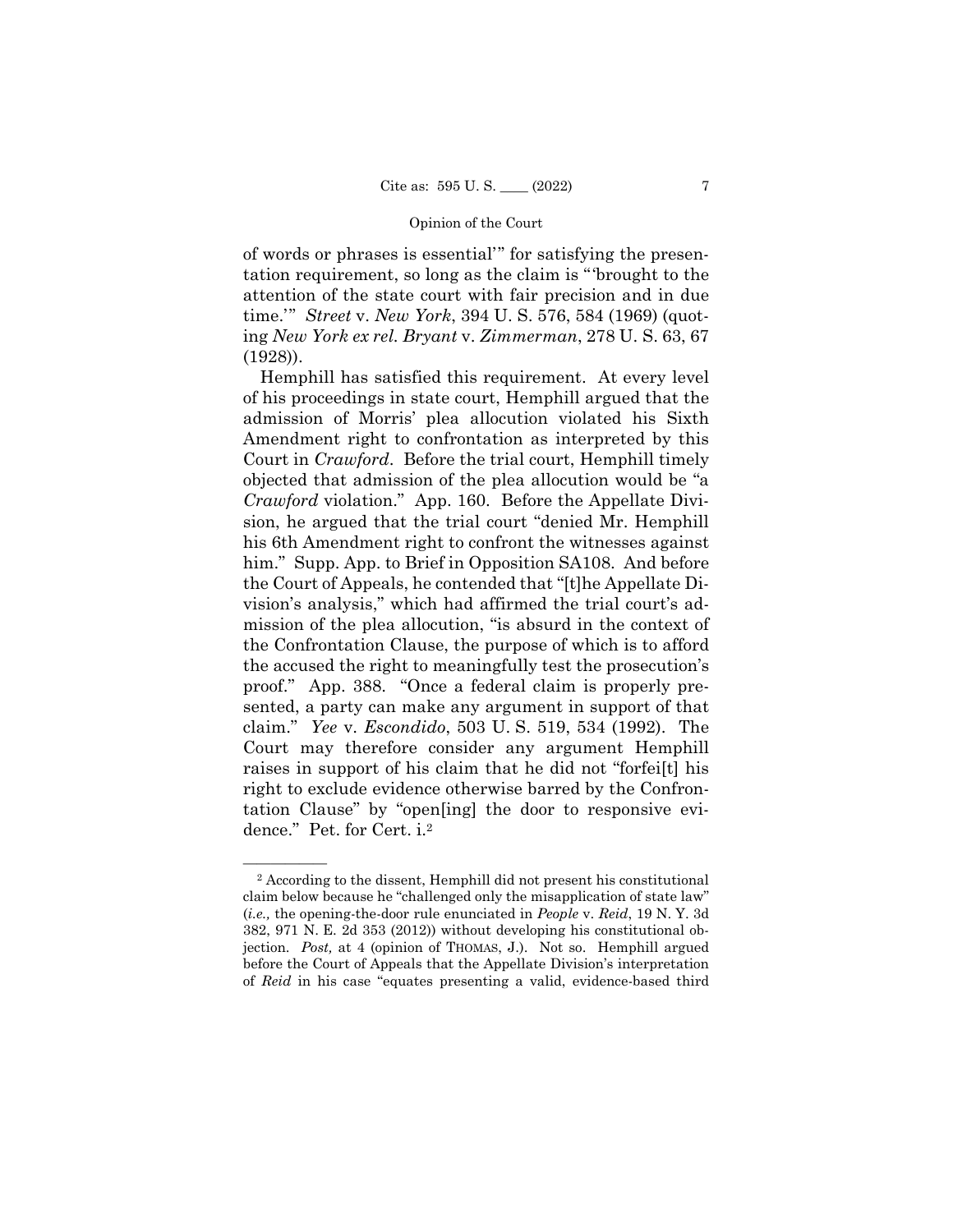Accordingly, the Court turns to the merits of that claim.

## III A

with the witnesses against him."<sup>3</sup> One of the bedrock constitutional protections afforded to criminal defendants is the Confrontation Clause of the Sixth Amendment, which states: "In all criminal prosecutions, the accused shall enjoy the right . . . to be confronted

 In *Ohio* v. *Roberts*, 448 U. S. 56, 66 (1980), this Court had held that this confrontation right did not bar the admission of statements of an unavailable witness so long as those statements had "adequate 'indicia of reliability,'" meaning that they fell "within a firmly rooted hearsay exception" or otherwise bore "particularized guarantees of trustworthiness." However, 24 years later, this Court rejected that reliability-based approach to the Confrontation Clause. See *Crawford*, 541 U. S., at 61.

In charting a different path, the *Crawford* Court examined the history of the confrontation right at common law and concluded that "the principal evil at which the Confrontation Clause was directed was the civil-law mode of criminal procedure, and particularly its use of *ex parte* examinations as evidence against the accused." *Id.,* at 50. The

——————

party defense with misleading the jury, opening the door to testimonial hearsay"—a rule that "unjustifiably undermines the right to Confrontation" for reasons he proceeded to explain. App. 388. Thus, Hemphill expressly raised a Confrontation Clause argument and, contrary to the dissent's contention, offered the Court of Appeals " 'the first opportunity' " to construe *Reid* " 'in a way which saves [its] constitutionality.' " *Post,* at 9 (quoting *Cardinale* v. *Louisiana*, 394 U. S. 437, 439 (1969)). The dissent also accuses this Court of "redefin[ing] *Reid* to be what Hemphill said it was not." *Post,* at 10. Far from it: This Court accepts the Court of Appeals' conclusive determination that *Reid* authorized the admission

of testimonial hearsay in this case.<br><sup>3</sup>The Clause binds the States through the Fourteenth Amendment. *Pointer* v. *Texas*, 380 U. S. 400, 403 (1965).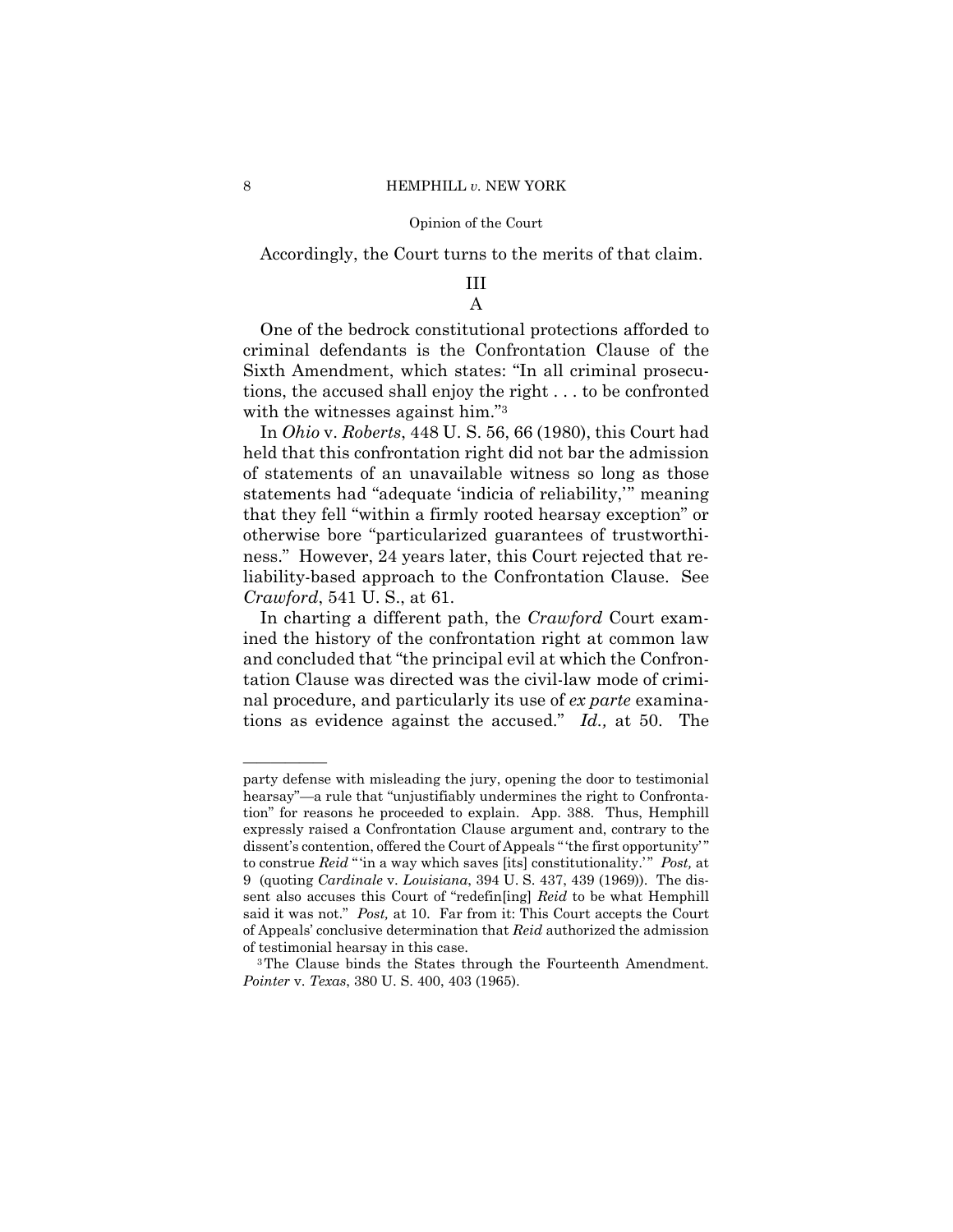Court continued, "the Framers would not have allowed admission of testimonial statements of a witness who did not appear at trial unless he was unavailable to testify, and the defendant had had a prior opportunity for cross-examination." *Id.,* at 53–54.4 Because "[t]he text of the Sixth Amendment does not suggest any open-ended exceptions from the confrontation requirement to be developed by the courts," the requirement was "most naturally read" to admit "only those exceptions established at the time of the founding." *Id.,* at 54; see also *Giles* v. *California*, 554 U. S. 353, 377 (2008) ("declin[ing] to approve an exception to the Confrontation Clause unheard of at the time of the founding or for 200 years thereafter").

B

The State accepts all of the foregoing principles. It does not dispute that Morris' plea allocution was testimonial, meaning that it implicated Hemphill's rights under the Confrontation Clause. Nor does the State argue that the "opening the door" rule announced in *People* v. *Reid* and applied in Hemphill's case was an exception to the right to confrontation at common law.

The State's primary contention is that the *Reid* rule "is not an exception to the Confrontation Clause at all." Brief for Respondent 36. Instead, the State attempts to characterize the *Reid* rule as a mere "procedural rule" that "treats the misleading door-opening actions of counsel as the equivalent of failing to object to the confrontation violation." Brief for Respondent 31. So construed, the argument goes,

<sup>&</sup>lt;sup>4</sup>The *Crawford* Court defined "testimony" as a "solemn declaration or affirmation made for the purpose of establishing or proving some fact." 541 U. S., at 51 (internal quotation marks omitted). "[A]t a minimum," the Court explained, this includes "prior testimony at a preliminary hearing, before a grand jury, or at a former trial; and ... police interrogations." *Id.,* at 68. Subsequent decisions have expounded on this definition. See, *e.g., Ohio* v. *Clark*, 576 U. S. 237, 244–245 (2015).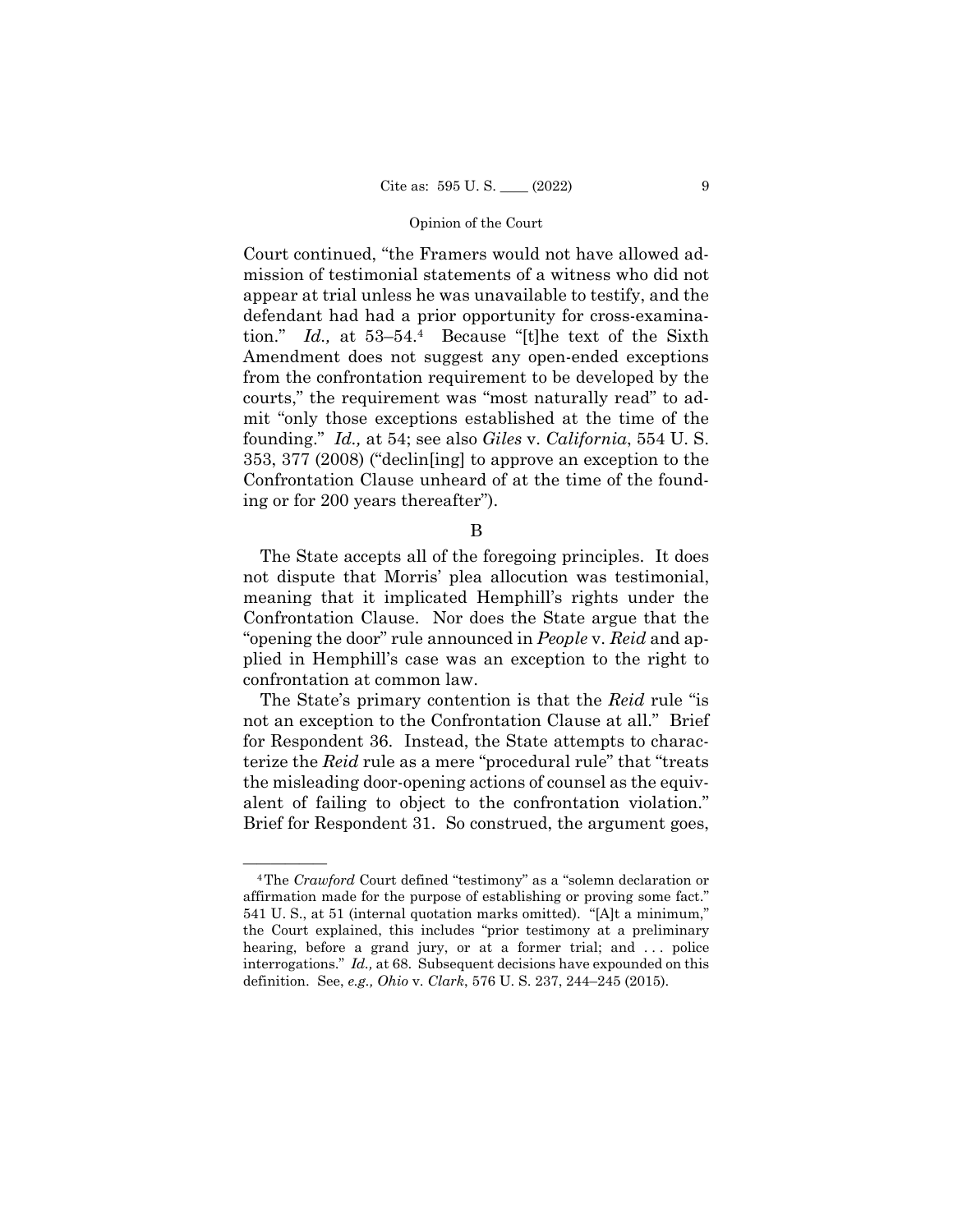#### 10 **HEMPHILL** *v*. NEW YORK

#### Opinion of the Court

the *Reid* rule limits only the manner of asserting the confrontation right, not its substantive scope.

 courtroom." *Illinois* v. *Allen*, 397 U. S. 337, 343 (1970). It is true that the Sixth Amendment leaves States with flexibility to adopt reasonable procedural rules governing the exercise of a defendant's right to confrontation. For example, "States are free to adopt procedural rules governing objections," including contemporaneous objection requirements and, in the context of forensic evidence, "notice-anddemand statutes." *Melendez-Diaz* v. *Massachusetts*, 557 U. S. 305, 327 (2009). In addition, the Confrontation Clause will not bar a defendant's removal from a courtroom if, despite repeated warnings, he "insists on conducting himself in a manner so disorderly, disruptive, and disrespectful of the court that his trial cannot be carried on with him in the

The door-opening principle incorporated in *Reid*, however, is not a member of this class of procedural rules. Rather, it is a substantive principle of evidence that dictates what material is relevant and admissible in a case. See *Massie*, 2 N. Y. 3d, at 182–184, 809 N. E. 2d, at 1104– 1105 (citing *People* v. *Melendez*, 55 N. Y. 2d 445, 434 N. E. 2d 1324 (1982), a case about the admissibility of hearsay testimony, as "[t]he leading case in this Court on 'opening the door'"); New York State Unified Court System, Guide to New York Evidence Rule 4.08 (2021) (explaining the "open the door" principle as a rule of evidence). As this case illustrates, the principle requires a trial court to determine whether one party's evidence and arguments, in the context of the full record, have created a "misleading impression" that requires correction with additional material from the other side.

Moreover, the State's argument would negate *Crawford*'s emphatic rejection of the reliability-based approach of *Ohio*  v. *Roberts*. If *Crawford* stands for anything, it is that the history, text, and purpose of the Confrontation Clause bar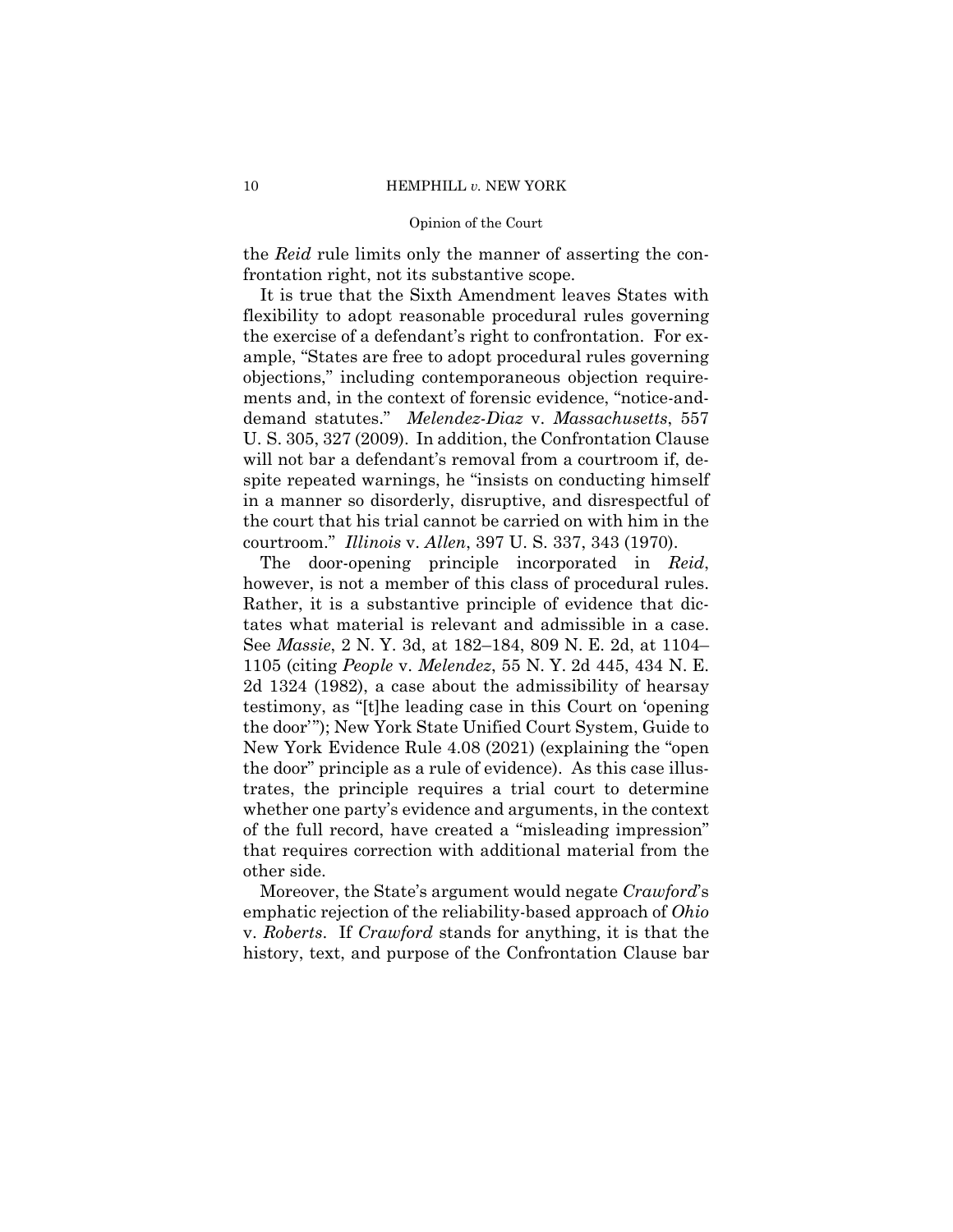judges from substituting their own determinations of reliability for the method the Constitution guarantees. The Clause "commands, not that evidence be reliable, but that reliability be assessed in a particular manner: by testing in the crucible of cross-examination." *Crawford*, 541 U. S., at 61. It "thus reflects a judgment, not only about the desirability of reliable evidence (a point on which there could be little dissent), but about how reliability can best be determined." *Ibid.* "[A] mere judicial determination" regarding the reliability of evidence is no substitute for the "constitutionally prescribed method of assessing reliability." *Id.,* at 62. The upshot is that the role of the trial judge is not, for Confrontation Clause purposes, to weigh the reliability or credibility of testimonial hearsay evidence; it is to ensure that the Constitution's procedures for testing the reliability of that evidence are followed.

The trial court here violated this principle by admitting unconfronted, testimonial hearsay against Hemphill simply because the judge deemed his presentation to have created a misleading impression that the testimonial hearsay was reasonably necessary to correct. For Confrontation Clause purposes, it was not for the judge to determine whether Hemphill's theory that Morris was the shooter was unreliable, incredible, or otherwise misleading in light of the State's proffered, unconfronted plea evidence. Nor, under the Clause, was it the judge's role to decide that this evidence was reasonably necessary to correct that misleading impression. Such inquiries are antithetical to the Confrontation Clause.

 $\mathcal{C}$ 

The State next insists that the *Reid* rule is necessary to safeguard the truth-finding function of courts because it prevents the selective and misleading introduction of evidence. See *Reid*, 19 N. Y. 3d, at 388, 971 N. E. 2d, at 357. The State relies on this Court's precedents recognizing the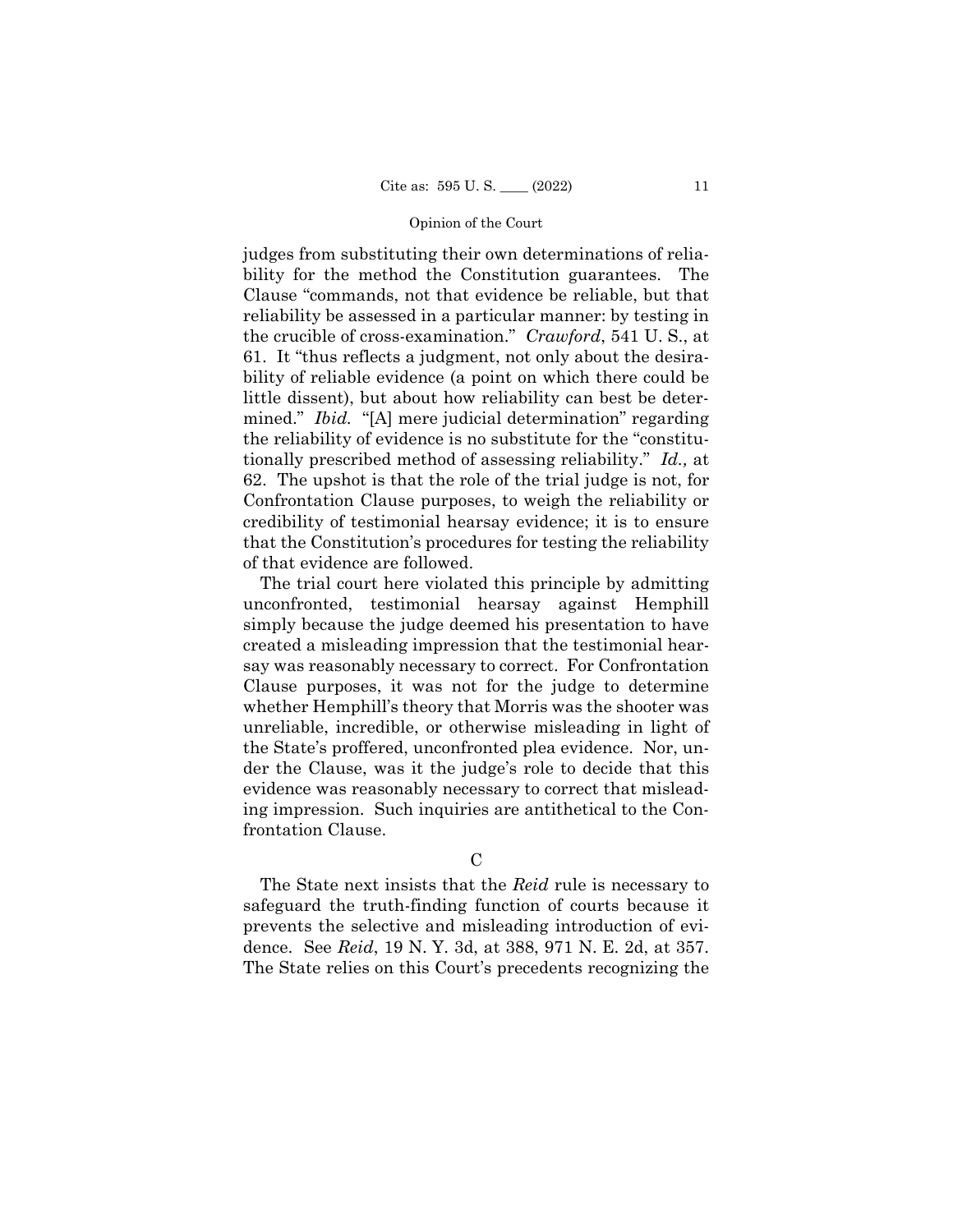need for sensitivity to "'the legitimate demands of the adversarial system.'" *Taylor* v. *Illinois*, 484 U. S. 400, 413 (1988) (quoting *United States* v. *Nobles*, 422 U. S. 225, 241 (1975); emphasis deleted). This argument falls short as well. Even as it has recognized and reaffirmed the vital truth-seeking function of a trial, the Court has not allowed such considerations to override the rights the Constitution confers upon criminal defendants.

The State cites a series of cases in which this Court permitted a State to impeach a defendant using evidence that would normally be barred from use at trial. Brief for Respondent 32 (citing *Kansas* v. *Ventris*, 556 U. S. 586 (2009); *Harris* v. *New York*, 401 U. S. 222 (1971); *Walder* v. *United States*, 347 U. S. 62 (1954)). None of those cases, however, involved exceptions to constitutional requirements. Rather, in each case, the Court considered the appropriate scope of a prophylactic rule designed to remedy "a violation that ha[d] already occurred." *Ventris*, 556 U. S., at 593. For example, the Court distinguished violations of the Fourth Amendment's guarantee against unreasonable searches or seizures from the prophylactic rule designed to deter violations of that guarantee by excluding the fruits of such searches or seizures from trial. *Id.,* at 590–591. Because the prophylactic exclusionary rule is a "deterrent sanction" rather than a "substantive guarantee," the Court applied a balancing test to allow States to impeach defendants with the fruits of prior Fourth Amendment violations, even though the rule barred the admission of such fruits in the State's case-in-chief. *Id.,* at 591 (citing *Walder*, 347 U. S., at 65).

In contrast, the Court has not held that defendants can "open the door" to violations of constitutional requirements merely by making evidence relevant to contradict their defense. Thus, in *New Jersey* v. *Portash*, 440 U. S. 450, 458– 459 (1979), the Court rejected a State's effort to impeach a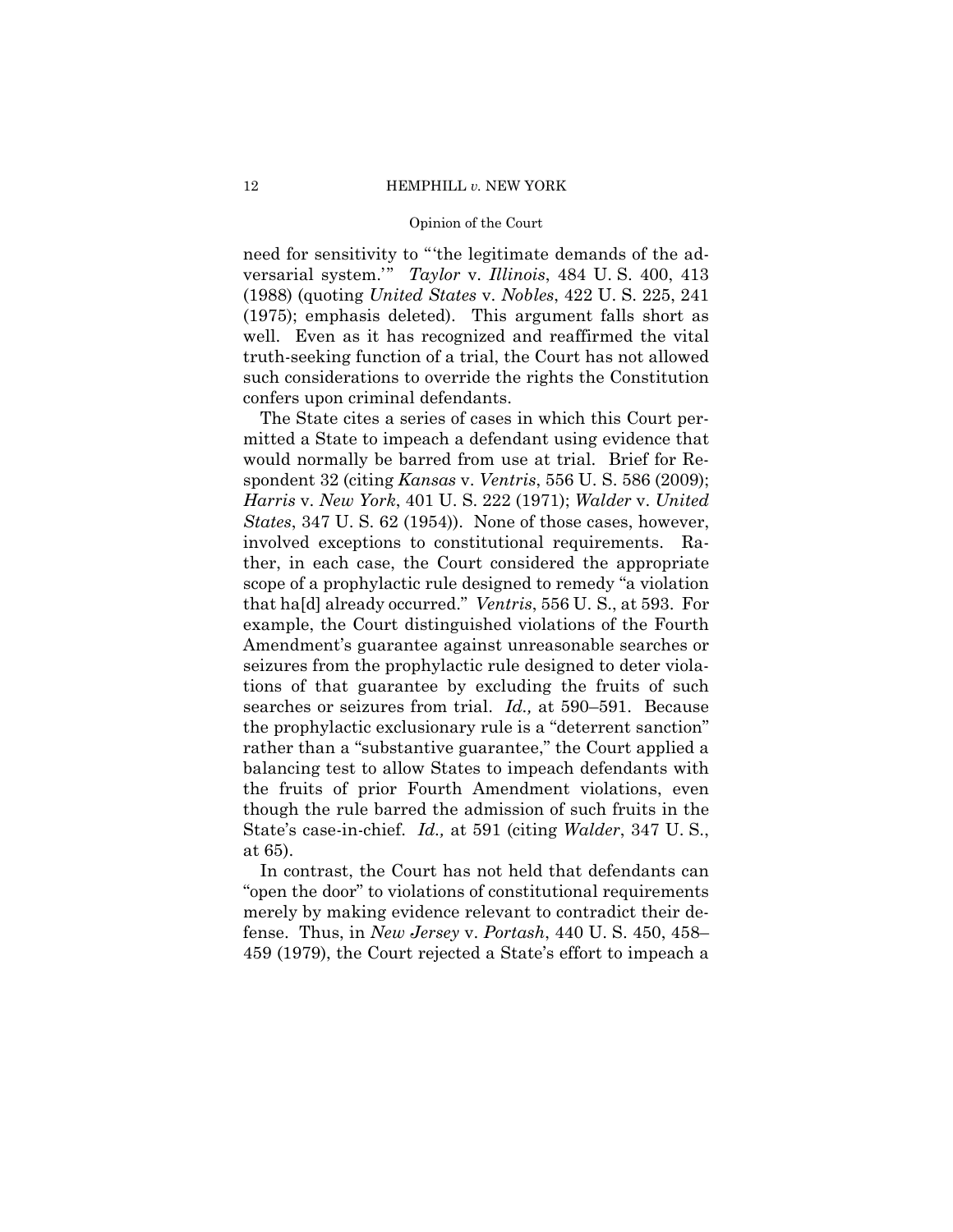defendant through the introduction of his own coerced testimony. It did so despite the strong and obvious interest in preventing perjury because the very introduction of the coerced testimony would violate the Fifth Amendment's provision that "[n]o person . . . shall be compelled in any criminal case to be a witness against himself." In view of that guarantee, balancing of interests was "not simply unnecessary," but "impermissible." *Portash*, 440 U. S., at 459. The Sixth Amendment speaks with equal clarity: "In all criminal prosecutions, the accused shall enjoy the right . . . to be confronted with the witnesses against him." It admits no exception for cases in which the trial judge believes unconfronted testimonial hearsay might be reasonably necessary to correct a misleading impression. Courts may not overlook its command, no matter how noble the motive. See *United States* v. *Gonzalez-Lopez*, 548 U. S. 140, 145 (2006) ("It is true enough that the purpose of the rights set forth in [the Sixth] Amendment is to ensure a fair trial; but it does not follow that the rights can be disregarded so long as the trial is, on the whole, fair").

## D

The State warns that a reversal will leave prosecutors without recourse to protect against abuses of the confrontation right. These concerns are overstated. State and federal hearsay rules generally preclude all parties from introducing unreliable, out-of-court statements for the truth of the matter asserted. See, *e.g.,* Fed. Rule Evid. 802. Even for otherwise admissible evidence, "well-established rules," such as Federal Rule of Evidence 403, "permit trial judges to exclude evidence if its probative value is outweighed by certain other factors such as unfair prejudice, confusion of the issues, or potential to mislead the jury." *Holmes* v. *South Carolina*, 547 U. S. 319, 326 (2006). If a court admits evidence before its misleading or unfairly prejudicial nature becomes apparent, it generally retains the authority to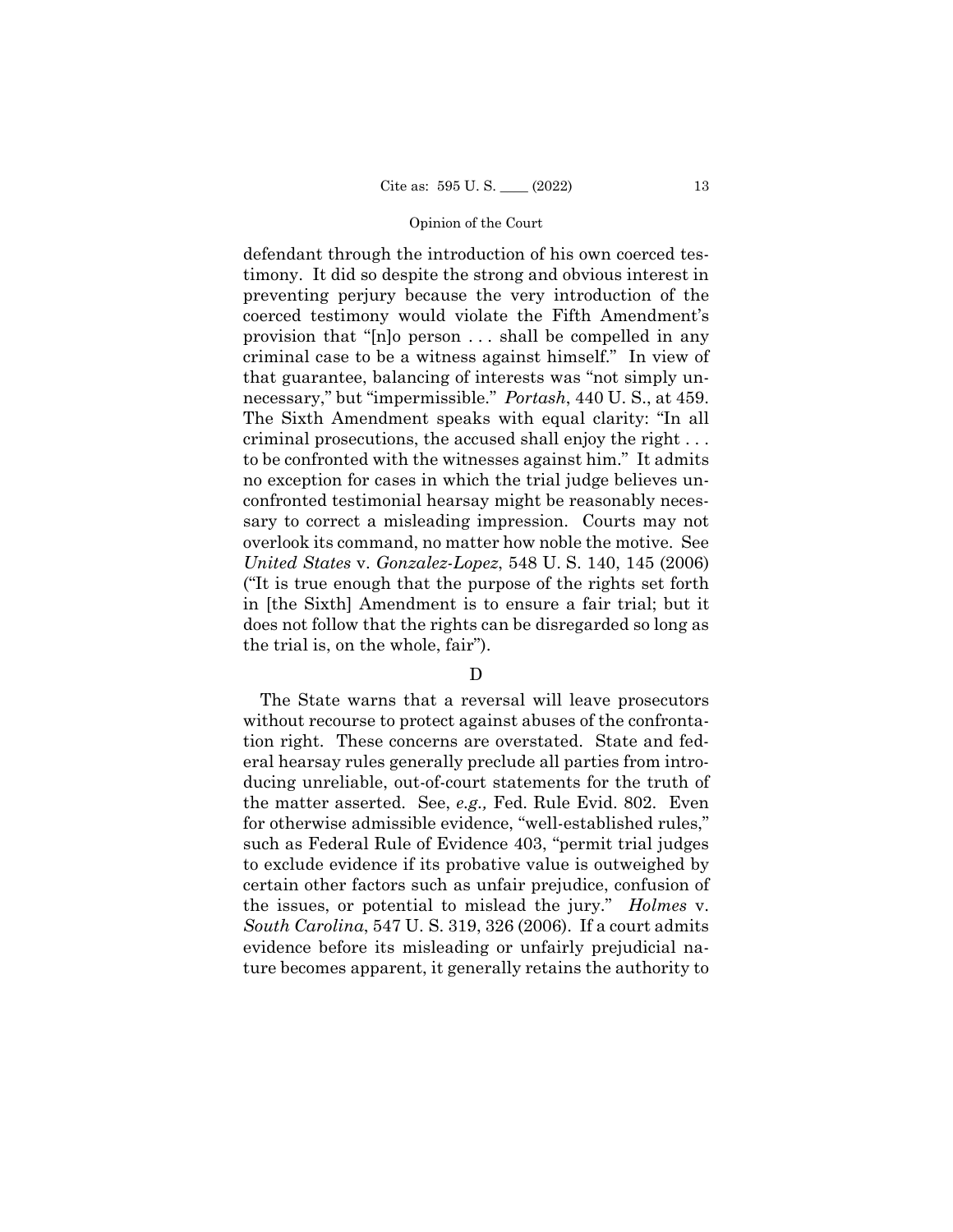withdraw it, strike it, or issue a limiting instruction as appropriate. See, *e.g.,* Fed. Rule Evid. 105; New York State Unified Court System, Guide to New York Evidence Rule 1.13(1) ("Absent undue prejudice to a party, a judge may revisit his or her own evidentiary rulings during trial").

Finally, the Court does not decide today the validity of the common-law rule of completeness as applied to testimonial hearsay. Under that rule, a party "'against whom a part of an utterance has been put in, may in his turn complement it by putting in the remainder.'" *Beech Aircraft Corp.* v. *Rainey*, 488 U. S. 153, 171 (1988) (quoting 7 J. Wigmore, Evidence §2113, p. 653 (J. Chadbourn rev. 1978)); see also Fed. Rule Evid. 106. The parties agree that the rule of completeness does not apply to the facts of this case, as Morris' plea allocution was not part of any statement that Hemphill introduced. Whether and under what circumstances that rule might allow the admission of testimonial hearsay against a criminal defendant presents different issues that are not before this Court.<sup>5</sup>

\* \* \*

The Confrontation Clause requires that the reliability and veracity of the evidence against a criminal defendant be tested by cross-examination, not determined by a trial court. The trial court's admission of unconfronted testimonial hearsay over Hemphill's objection, on the view that it was reasonably necessary to correct Hemphill's misleading argument, violated that fundamental guarantee. The judgment of the New York Court of Appeals is reversed, and the

<sup>&</sup>lt;sup>5</sup>The State also asks this Court to hold the constitutional error in this case harmless beyond a reasonable doubt, see *Chapman* v. *California*, 386 U. S. 18, 24 (1967), citing what it calls "substantial independent evidence of [Hemphill's] guilt," Brief for Respondent 49. It offers no reason, however, for the Court to depart from its "general custom of allowing state courts initially to assess the effect of erroneously admitted evidence in light of substantive state criminal law." *Lilly* v. *Virginia*, 527 U. S. 116, 139 (1999).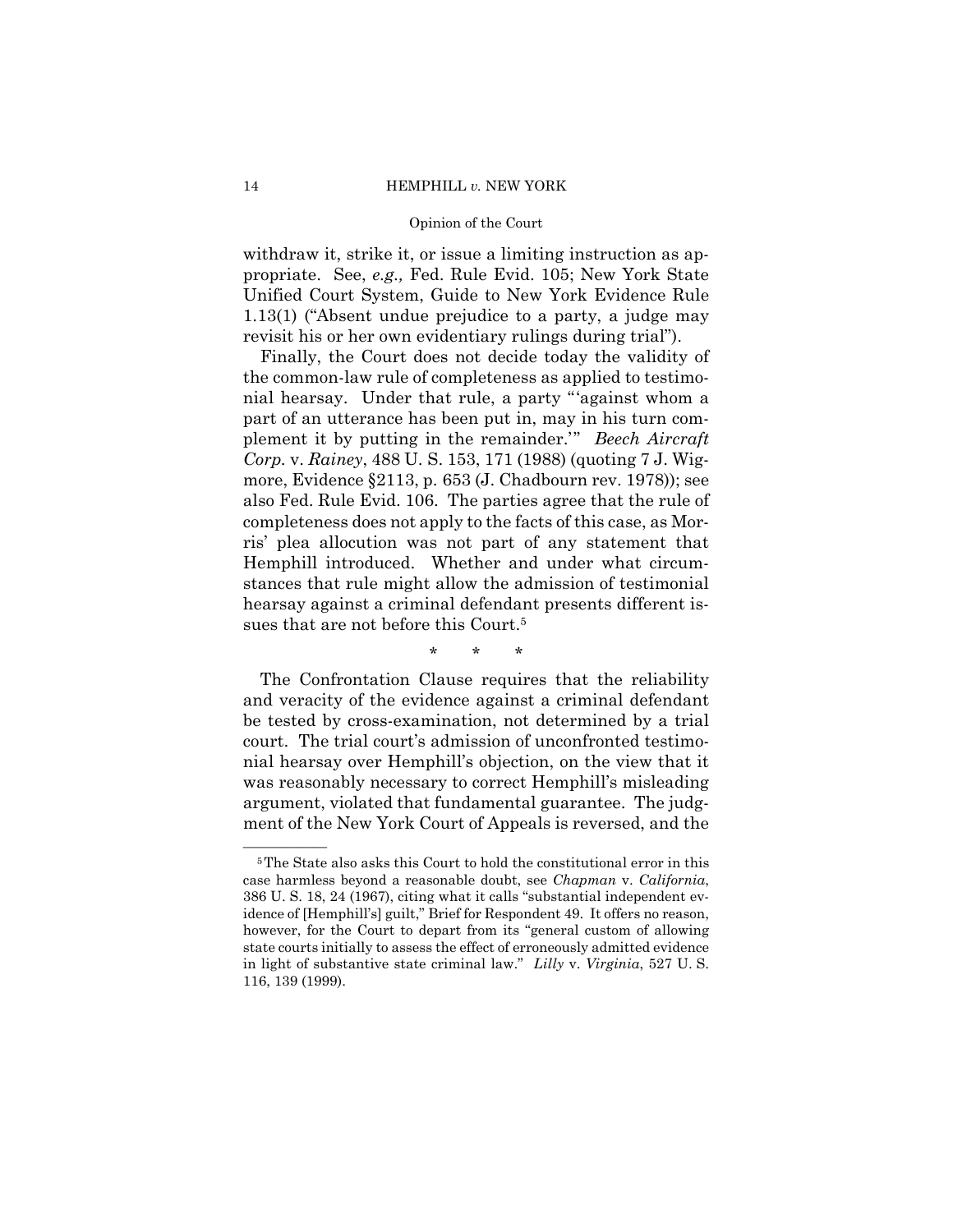case is remanded for further proceedings not inconsistent with this opinion.

*It is so ordered.*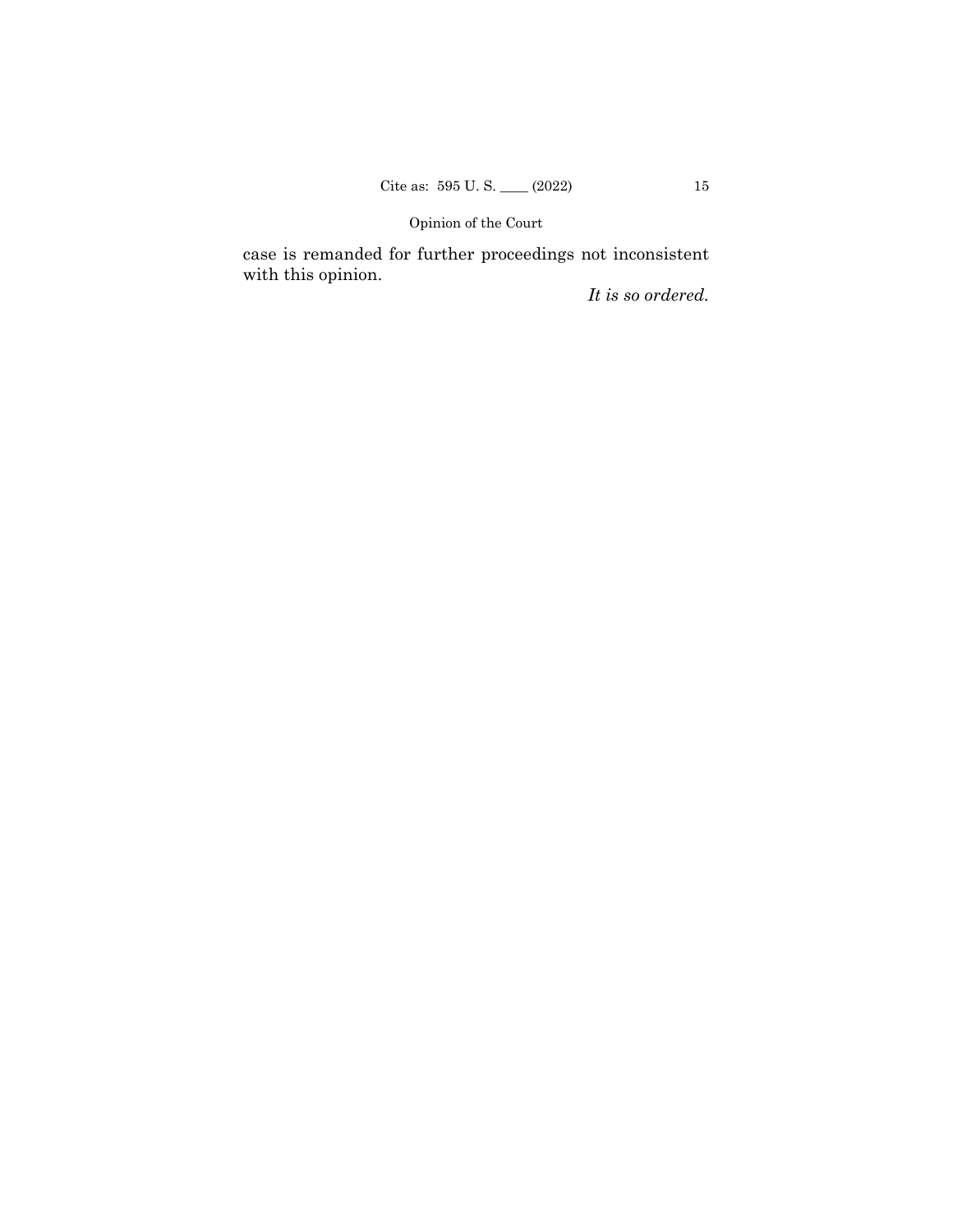## $\frac{1}{2}$  ,  $\frac{1}{2}$  ,  $\frac{1}{2}$  ,  $\frac{1}{2}$  ,  $\frac{1}{2}$  ,  $\frac{1}{2}$  ,  $\frac{1}{2}$ **SUPREME COURT OF THE UNITED STATES**

#### $\frac{1}{2}$  ,  $\frac{1}{2}$  ,  $\frac{1}{2}$  ,  $\frac{1}{2}$  ,  $\frac{1}{2}$  ,  $\frac{1}{2}$ No. 20–637

## DARRELL HEMPHILL, PETITIONER *v.* NEW YORK

## ON WRIT OF CERTIORARI TO THE COURT OF APPEALS OF NEW YORK

[January 20, 2022]

 JUSTICE ALITO, with whom JUSTICE KAVANAUGH joins, concurring.

I agree with the Court's conclusion that—assuming Morris's statement was testimonial—its admission violated the Confrontation Clause of the Sixth Amendment. I write separately to address the conditions under which a defendant can be deemed to have validly waived the right to confront adverse witnesses.

"The question of a waiver of a federally guaranteed constitutional right is, of course, a federal question controlled by federal law." *Brookhart* v. *Janis*, 384 U. S. 1, 4 (1966). Waiver consists in the "intentional relinquishment or abandonment of a known right or privilege." *Johnson* v. *Zerbst*, 304 U. S. 458, 464 (1938). But a valid waiver need not be express. Implied waiver can be established through "'a course of conduct'" even "absent formal or express statements of waiver." *Berghuis* v. *Thompkins*, 560 U. S. 370, 383–384 (2010) (quoting *North Carolina* v. *Butler*, 441 U. S. 369, 373 (1979)). In the prototypical case of implied waiver, the relevant course of conduct signals an intention to relinquish the right at issue. But "[a]s a general proposition, the law can presume that an individual who, with a full understanding of his or her rights, acts in a manner inconsistent with their exercise has made a deliberate choice to relinquish the protection those rights afford." *Berghuis*, 560 U. S., at 385.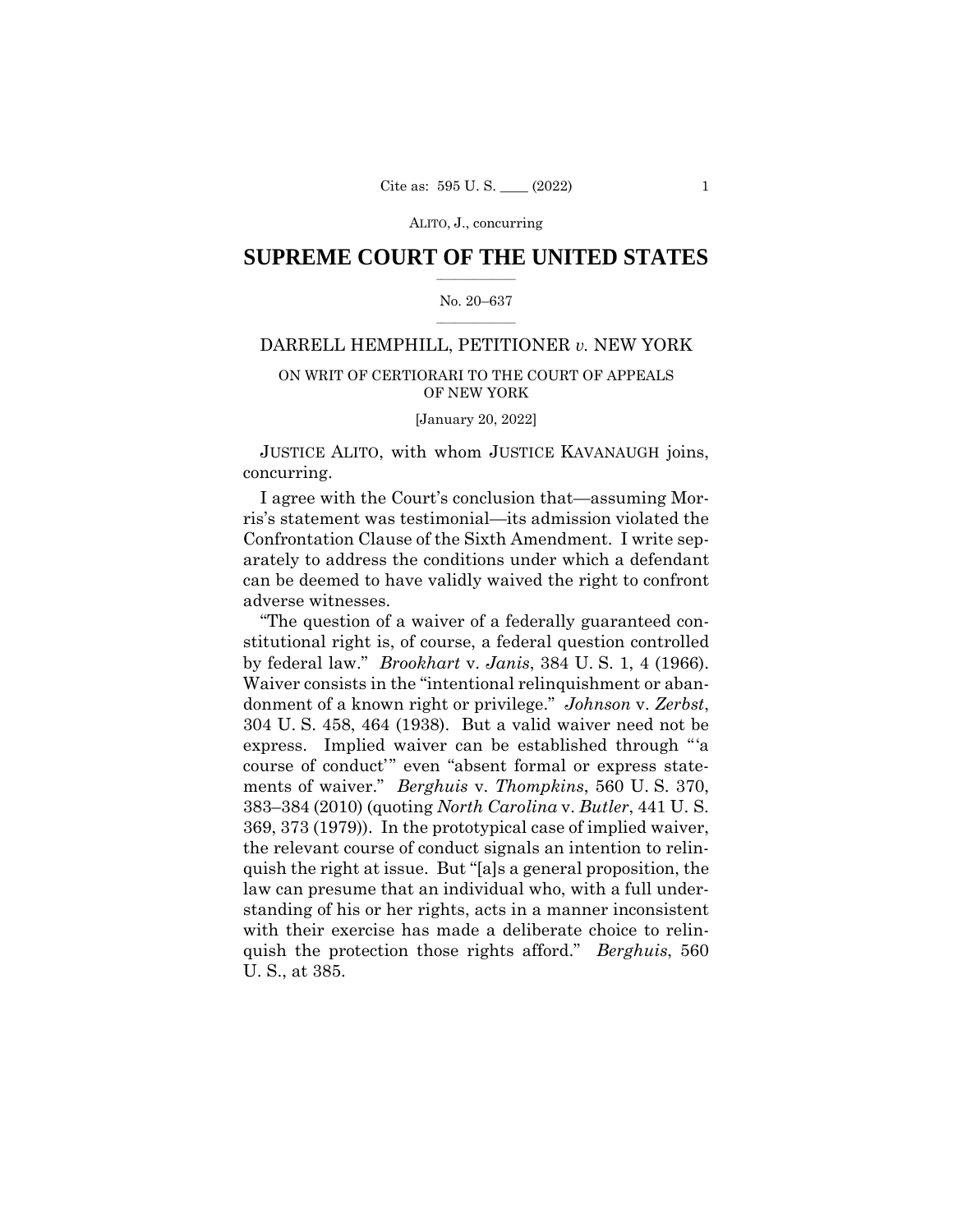Our precedents establish that a defendant can impliedly waive the Sixth Amendment right to confront adverse witnesses through conduct.\* The cause of implied waiver can be a "failure to object to the offending evidence" in accordance with the procedural standards fixed by state law. *Melendez-Diaz* v. *Massachusetts*, 557 U. S. 305, 314, n. 3 (2009). But implied waiver can also occur when a defendant engages in a course of conduct that is incompatible with a demand to confront adverse witnesses. In *Illinois* v. *Allen*, 397 U. S. 337 (1970), for instance, we held that a defendant may relinquish his right to confront adverse witnesses by "conducting himself in a manner so disorderly, disruptive, and disrespectful of the court that his trial cannot be carried on with him in the courtroom." *Id.,* at 343.

The problem with the New York rule at issue in this case is that its application is predicated on neither conduct evincing intent to relinquish the right of confrontation nor action inconsistent with the assertion of that right. The introduction of evidence that is misleading as to the real facts does not, in itself, indicate a decision regarding whether any given declarant should be subjected to cross-examination. Nor is that kind of maneuver inconsistent with the assertion of the right to confront a declarant whose out-ofcourt statements could potentially set the record straight.

There are other circumstances, however, under which a defendant's introduction of evidence may be regarded as an implicit waiver of the right to object to the prosecution's use

——————

<sup>\*</sup>The conduct relevant to waiver may be the defendant's or that of trial counsel. As a rule, for decisions "pertaining to the conduct of the trial, the defendant is 'deemed bound by the acts of his lawyer-agent'" and charged with the knowledge of trial counsel. *New York* v. *Hill*, 528 U. S. 110, 115 (2000) (quoting *Link* v. *Wabash R. Co.*, 370 U. S. 626, 634 (1962)). The exceptions to this rule are few, and they do not encompass decisions regarding what arguments to pursue at trial. See *Hill*, 528 U. S., at 115.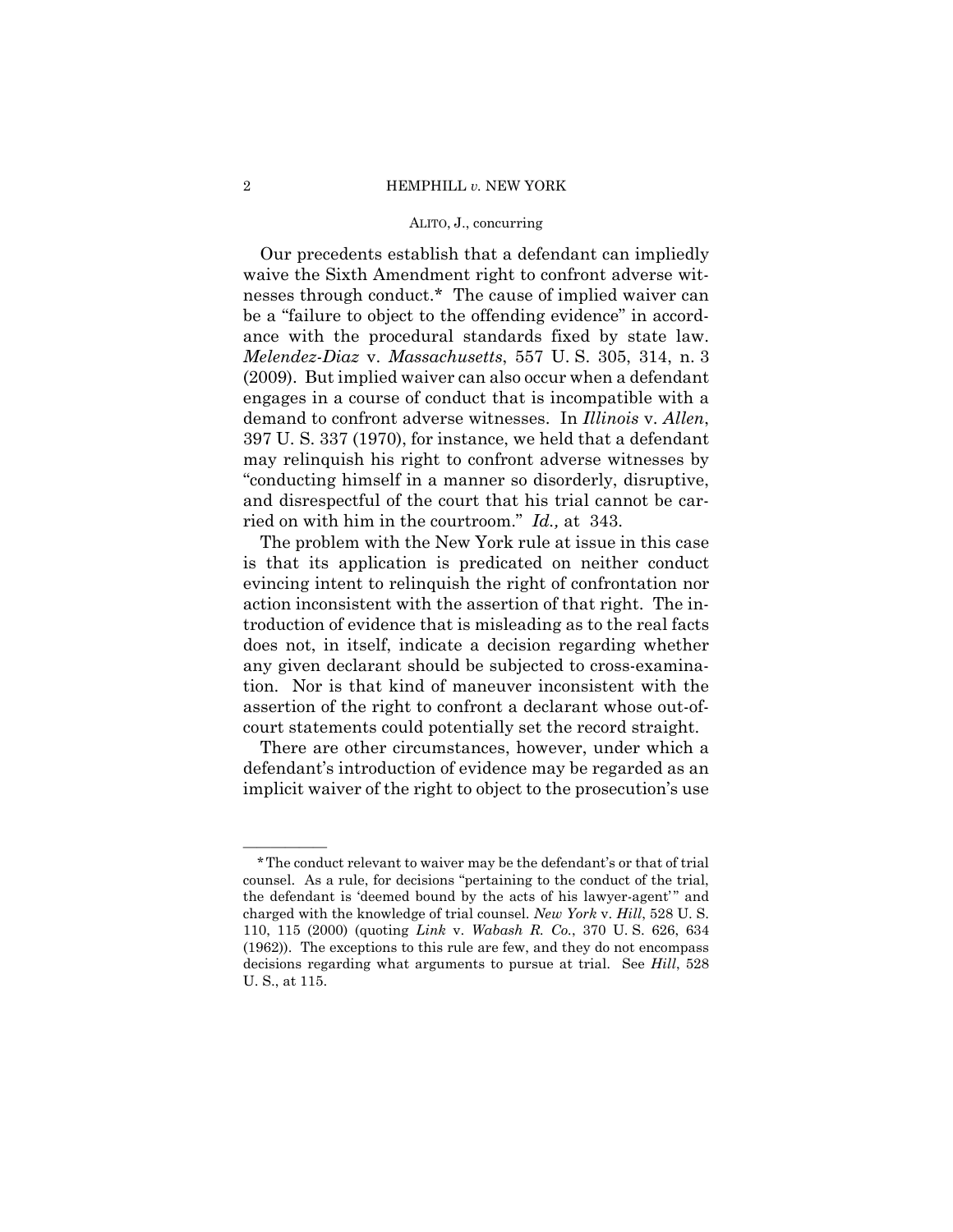of evidence that might otherwise be barred by the Confrontation Clause. Under the traditional rule of completeness, if a party introduces all or part of a declarant's statement, the opposing party is entitled to introduce the remainder of that statement or another related statement by the same declarant, regardless of whether the statement is testimonial or there was a prior opportunity to confront the declarant. See, *e.g.,* 1 B. Bergman, N. Hollander, & T. Duncan, Wharton's Criminal Evidence §4:10 (15th ed. 1997) (explaining rule of completeness and collecting cases); Fed. Rule Evid. 106 (partially codifying rule of completeness with respect to writings and recorded statements).

The rule of completeness fits comfortably within the concept of implied waiver. By introducing part or all of a statement made by an unavailable declarant, a defendant has made a knowing and voluntary decision to permit that declarant to appear as an unconfronted witness. As a result, the defendant cannot consistently maintain that the remainder of the declarant's statement or the declarant's other statements on the same subject should not be admitted due to the impossibility of cross-examining that declarant. The defendant's decision to present the statement of an unavailable declarant is inconsistent with the simultaneous assertion of the Sixth Amendment right to subject that declarant to cross-examination.

Analogous logic governs the Fifth Amendment privilege against self-incrimination. As our precedent makes clear, when an accused takes the stand, he implicitly "'determines the area of disclosure and therefore of inquiry'" and thus "cannot reasonably claim that the Fifth Amendment gives him . . . an immunity from cross-examination on the matters he has himself put into dispute." *Brown* v. *United States*, 356 U. S. 148, 155–156 (1958).

The Sixth Amendment right to confrontation should be analyzed no differently. When a defendant introduces the statement of an unavailable declarant on a given subject,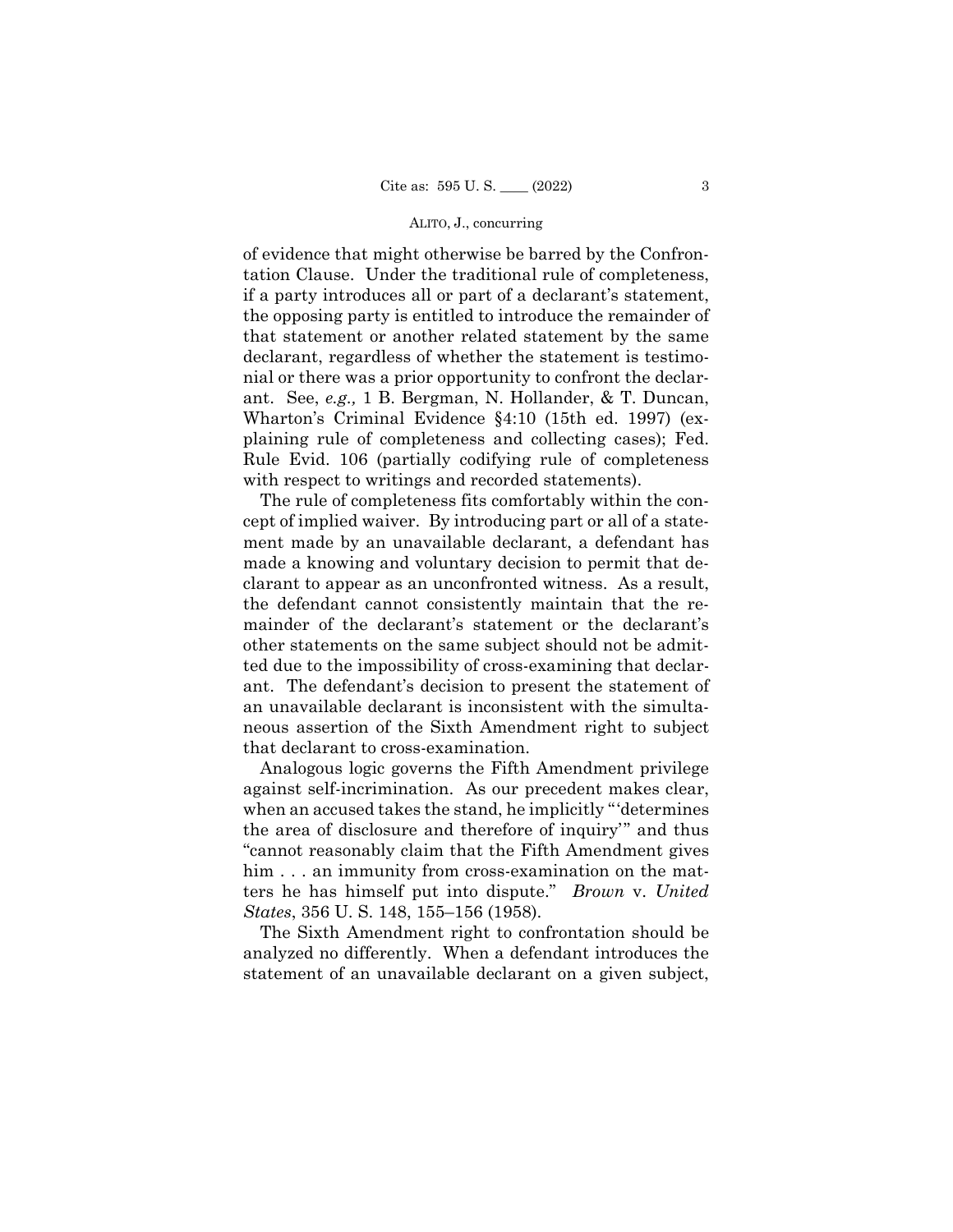he commits himself to the trier of fact's examination of what the declarant has to say on that subject. The remainder of the declarant's statement or statements—and any other statements by the same declarant on the same subject—are fair game. The defendant cannot reasonably claim otherwise, given his tactical choice to put the declarant's statements on the relevant subject in contention despite his unavailability for cross-examination. And that is true regardless of whether the defendant attempts to "invoke" his right to confront an unavailable declarant after introducing his out-of-court statements. Having made the choice to introduce the statements of an unavailable declarant, a defendant cannot be heard to complain that he cannot cross-examine that declarant with respect to the remainder of that statement or the declarant's related statements on the same subject.

\* \* \*

The Court emphasizes that its decision does not call into question the rule of completeness or other principles that may support implied waiver of the confrontation right. On this understanding, I join the opinion of the Court in full.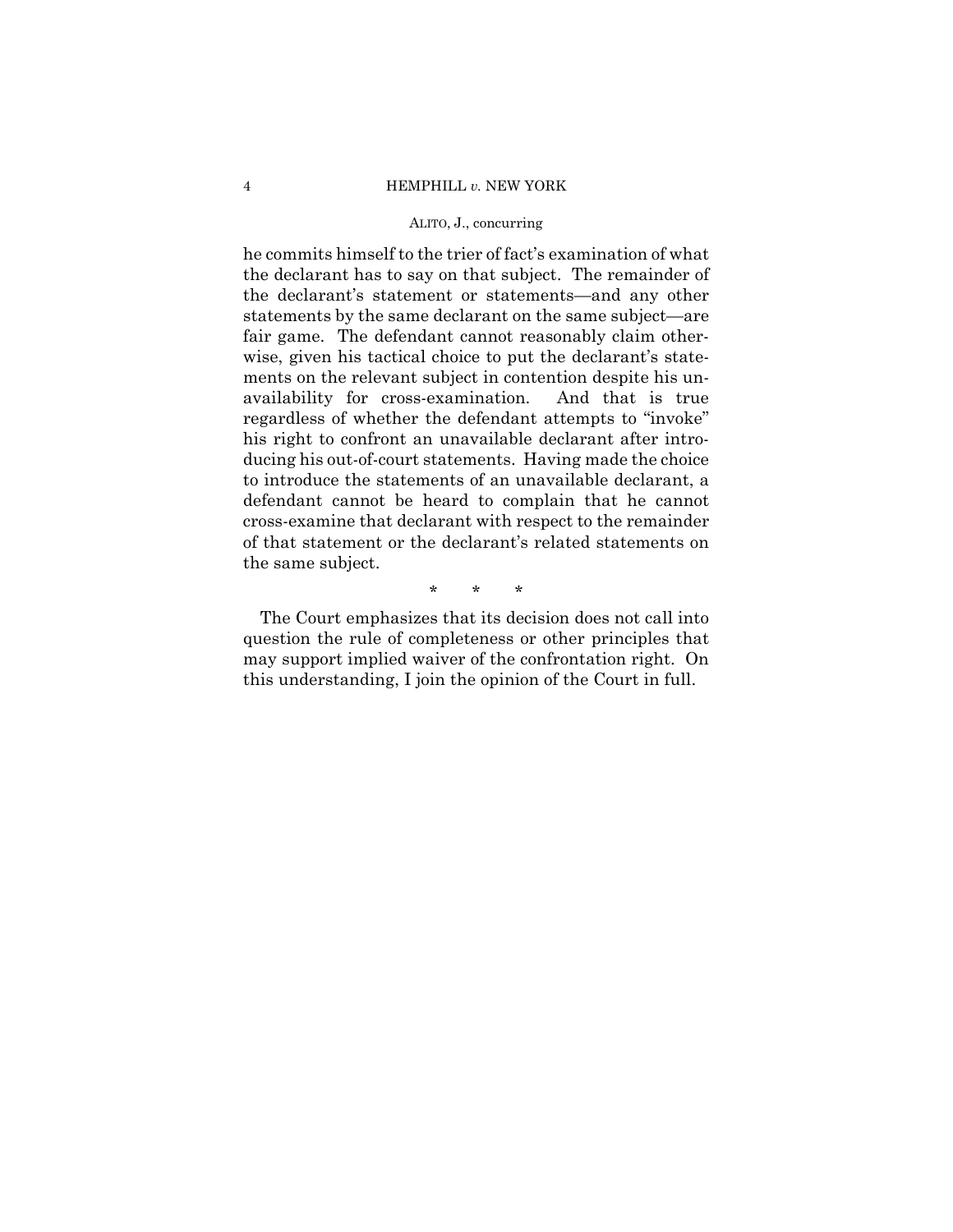## $\frac{1}{2}$  ,  $\frac{1}{2}$  ,  $\frac{1}{2}$  ,  $\frac{1}{2}$  ,  $\frac{1}{2}$  ,  $\frac{1}{2}$  ,  $\frac{1}{2}$ **SUPREME COURT OF THE UNITED STATES**

#### $\frac{1}{2}$  ,  $\frac{1}{2}$  ,  $\frac{1}{2}$  ,  $\frac{1}{2}$  ,  $\frac{1}{2}$  ,  $\frac{1}{2}$ No. 20–637

## DARRELL HEMPHILL, PETITIONER *v.* NEW YORK

## ON WRIT OF CERTIORARI TO THE COURT OF APPEALS OF NEW YORK

#### [January 20, 2022]

## JUSTICE THOMAS, dissenting.

This Court may review "[f]inal judgments or decrees rendered by the highest court of a State" only where, as relevant here, a federal right "is specially set up or claimed" in the state court. 28 U. S. C. §1257(a). Because Darrell Hemphill did not raise his Sixth Amendment claim in the New York Court of Appeals, we lack jurisdiction to review that court's decision. I respectfully dissent.

I

Under New York case law, a trial court may generally admit otherwise inadmissible evidence if a party has "opened the door" to its introduction at trial. *People* v. *Massie*, 2 N. Y. 3d 179, 180, 809 N. E. 2d 1102 (2004) (internal quotation marks omitted). A party "opens the door" when he presents "evidence or argument" that is "incomplete and misleading," and responsive evidence is necessary to "correct the misleading impression." *Id.*, at 184, 809 N. E. 2d, at 1105. In *People* v. *Reid*, 19 N. Y. 3d 382, 388, 971 N. E. 2d 353, 357 (2012), the New York Court of Appeals held that this door-opening doctrine permits a trial court to admit testimonial hearsay otherwise barred by the Sixth Amendment's Confrontation Clause. In this case, invoking *Reid*, the trial court permitted the prosecution to introduce Nicholas Morris' plea allocution to rebut Hemphill's defense that Morris possessed the murder weapon. See *ante,* at 3–5.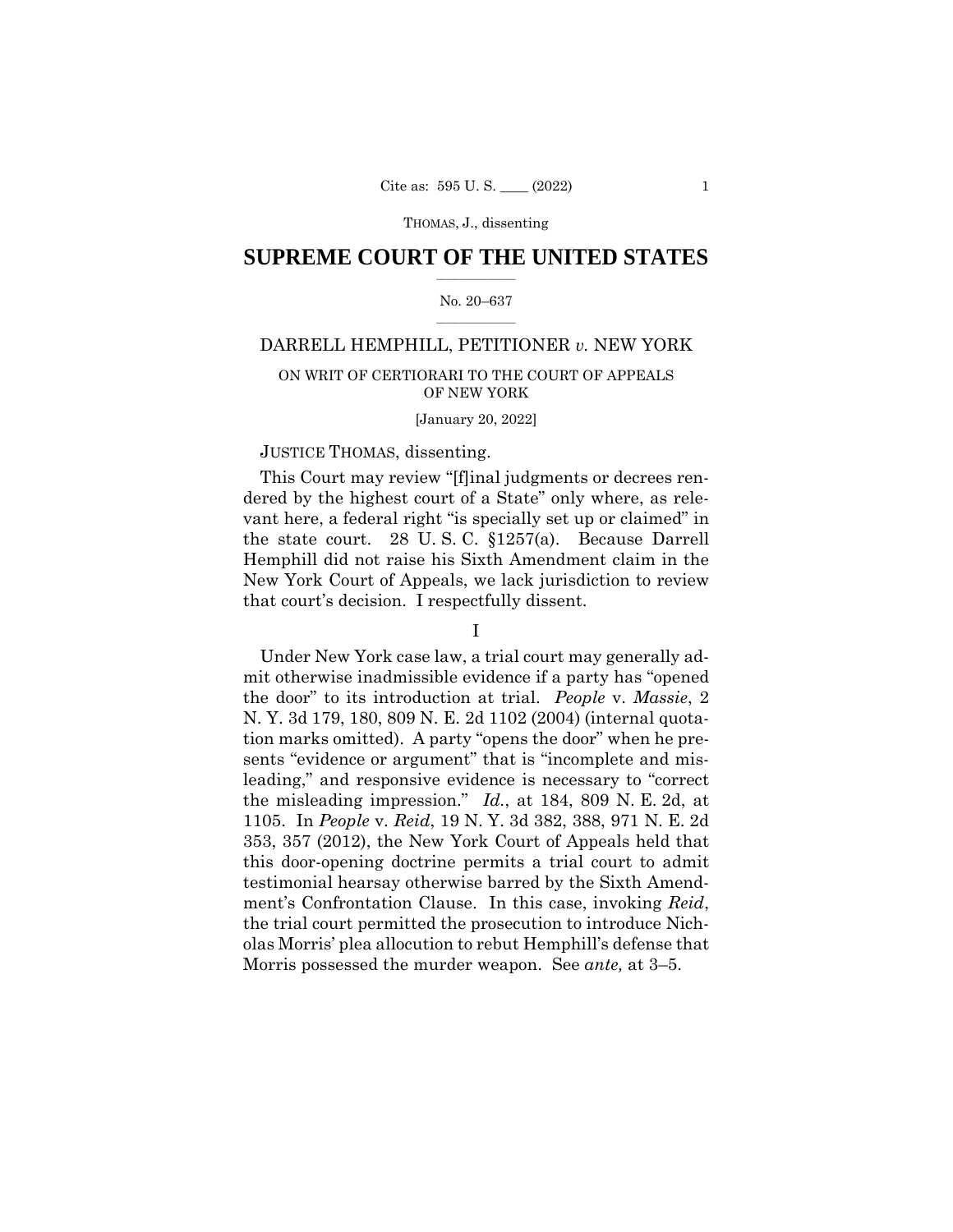#### 2 HEMPHILL *v.* NEW YORK

#### THOMAS, J., dissenting

Hemphill argues in this Court that the *Reid* rule violates the Sixth Amendment. That claim is not properly before us. Under 28 U. S. C. §1257, "we will not consider a petitioner's federal claim unless it was either addressed by or properly presented to the state court that rendered the decision we have been asked to review." *Adams* v. *Robertson*, 520 U. S. 83, 86 (1997) (*per curiam*). When the state court does not "expressly address the question on which we granted certiorari," but is instead "silent on [the] federal question before us, we assume that the issue was not properly presented." *Ibid.* The petitioner then "bears the burden of . . . demonstrating that the state court had a fair opportunity to address the federal question that is sought to be presented." *Id.,* at 87 (internal quotation marks omitted).

The New York Court of Appeals did not address—"expressly" or otherwise, *id.,* at 86—Hemphill's Sixth Amendment claim. It affirmed the trial court's application of *Reid*  in a single sentence: "[T]he trial court did not abuse its discretion by admitting evidence that the allegedly culpable third party pleaded guilty to possessing a firearm other than the murder weapon." 35 N. Y. 3d 1035, 1036, 150 N. E. 3d 356, 358 (2020). This lone sentence does not evince any awareness of, let alone respond to, a Confrontation Clause claim. Because the Court of Appeals was "silent on [the] federal question before us," Hemphill must prove that he afforded the state court a "fair opportunity" to address his current Sixth Amendment claim. *Adams*, 520 U. S., at 86–87 (internal quotation marks omitted).

Hemphill does not meet that burden. To provide the Court of Appeals with a "fair opportunity" to evaluate his Sixth Amendment claim, Hemphill was required to raise that claim "with fair precision," *New York ex rel. Bryant* v. *Zimmerman*, 278 U. S. 63, 67 (1928), and in an "unmistakable manner," *Dewey* v. *Des Moines*, 173 U. S. 193, 198 (1899), such that "the mind of the state court was directed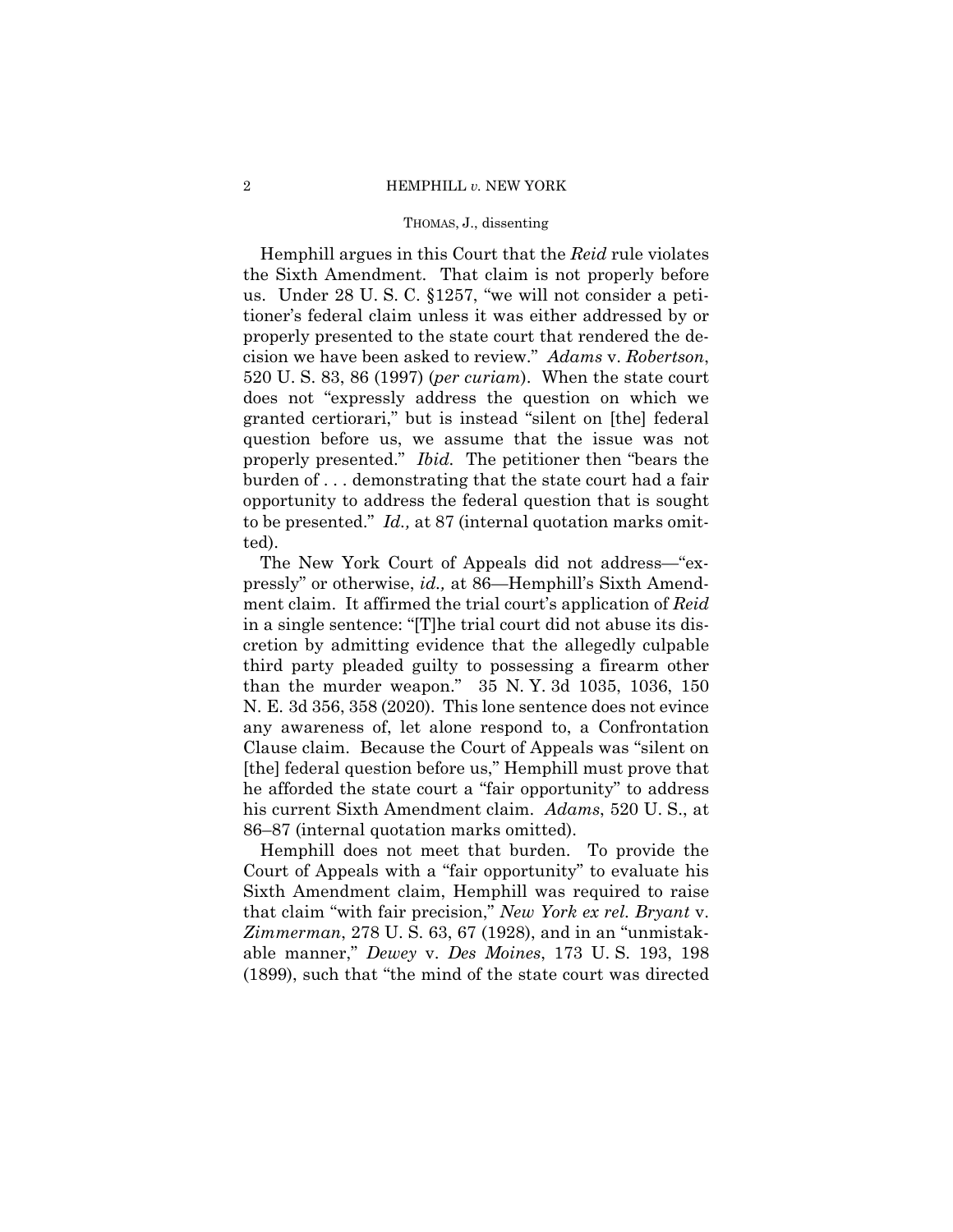to [the federal] question," *Capital City Dairy Co.* v. *Ohio*, 183 U. S. 238, 248 (1902); see also *Marvin* v. *Trout*, 199 U. S. 212, 223 (1905). Put simply, there must have been a "real contest . . . upon" the federal claim in state court. *Morrison* v. *Watson*, 154 U. S. 111, 115 (1894); accord, *Illinois*  v. *Gates*, 462 U. S. 213, 222–223 (1983).

Here, there was no contest upon any federal claim in the New York Court of Appeals. In his briefing before that court, Hemphill asserted that the "*only* issue before [that] Court [was] whether the defense opened the door to Morris's testimonial hearsay." App. 385 (emphasis added). To that end, Hemphill argued that his defense's presentation of evidence was not "misleading" under *Massie*, *Reid*, and other cases. See App. 386–387. Of course, whether Hemphill triggered New York's "substantive principle of evidence," *ante,* at 10, is a question of state law "not subject to review here," *Moore* v. *Illinois*, 408 U. S. 786, 799 (1972); see also *Hiawassee River Power Co.* v. *Carolina-Tennessee Power Co.*, 252 U. S. 341, 343 (1920). Federal law does not govern whether a defendant's presentation of his case is "misleading." Thus, Hemphill pressed only a state-law claim in the New York Court of Appeals.

True, Hemphill cited one Sixth Amendment precedent, *Crawford* v. *Washington*, 541 U. S. 36 (2004), and stated that "the introduction of Morris's guilty plea minutes violated [his] Sixth Amendment right." App. 385. But Hemphill reached that conclusion not because there was a "real contest . . . upon" the constitutionality of the *Reid* rule, *Morrison*, 154 U. S., at 115, but rather because the trial court misapplied *Reid* and thus improperly admitted unconfronted testimonial hearsay. Put another way, Hemphill never argued that evidence that *complied* with *Reid* violated the Confrontation Clause. To the contrary, Hemphill understood *Reid* to be constitutional. As Hemphill explained, "both the trial judge and the Appellate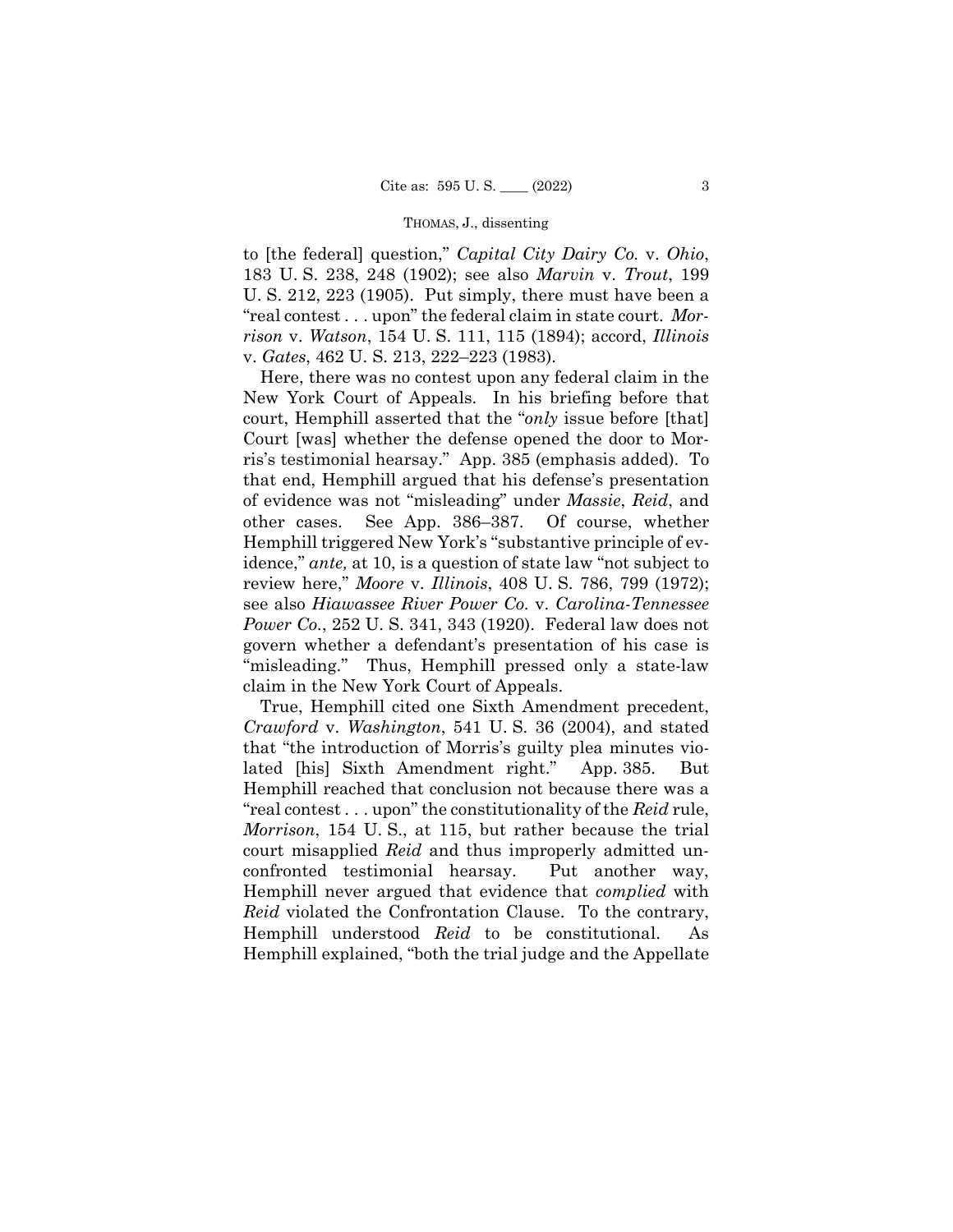Division recognized that [Morris'] statements would *otherwise be barred* by the Confrontation Clause" if he had not opened the door. App. 385. (emphasis added). In short, everyone agreed on what the Sixth Amendment required; the only dispute was whether the trial court misapplied New York's door-opening doctrine.

The Court declines to address the substance of Hemphill's argument in the Court of Appeals. It focuses instead on Hemphill's remark, toward the end of his analysis, that the Appellate Division's ruling "unjustifiably undermine[d]" the right to confrontation and was "absurd in the context of the Confrontation Clause." *Id.*, at 388. But this was not a challenge to the constitutionality of the *Reid*  rule; rather, it was an explanation why the Appellate Division's approach to *Reid* represented "a radical shift never adopted by" the New York Court of Appeals in *Reid* or its progeny. App. 388. Hemphill repeated that charge at length in his reply brief. See *id.,* at 404–406. Notably, he faulted the trial court for its "basic misunderstanding of the *Reid* doctrine." *Id.,* at 406. Thus, as before, Hemphill challenged only the misapplication of state law.

Nonetheless, even if the Court were correct that Hemphill's fleeting reference to the Confrontation Clause addressed the constitutionality of the *Reid* rule, Hemphill still would not have raised a "properly presented" federal claim under 28 U. S. C. §1257. *Adams*, 520 U. S., at 86. For more than a century, this Court has held that "[a] general statement that the decision of a court is against the constitutional rights of the objecting party . . . will not raise a federal question." *Clarke* v. *McDade*, 165 U. S. 168, 172 (1897); see also *Chicago, I. & L. R. Co.* v. *McGuire*, 196 U. S. 128, 131 (1905) ("mere suggestion of a violation of a Federal right"—rather than "the distinct presentation of a Federal question"—is inadequate). A litigant must adequately develop any federal claim in his state briefing in order to give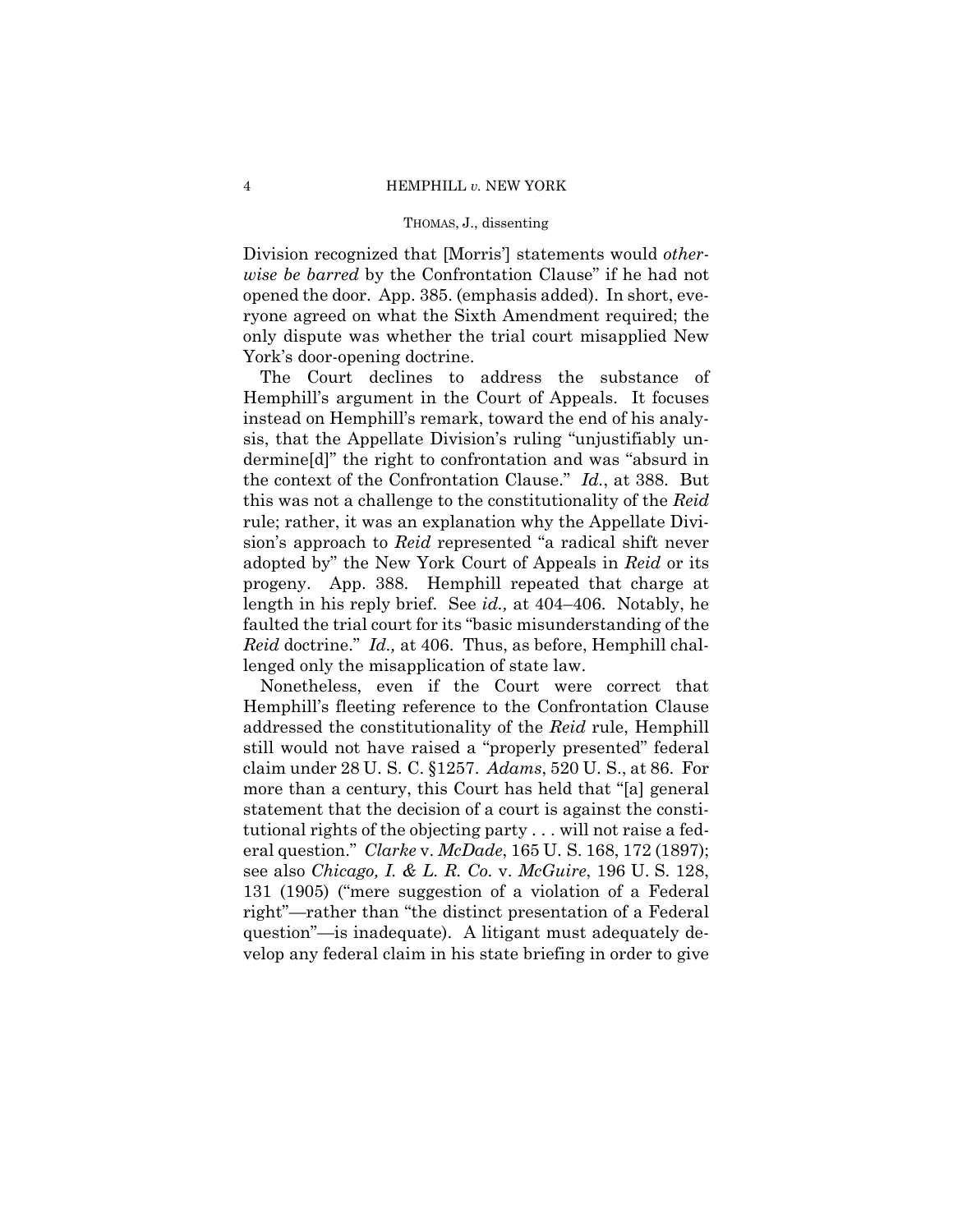the state court a "fair opportunity" to assess the claim. *Adams*, 520 U. S., at 87 (internal quotation marks omitted). Here, the Court highlights two statements from Hemphill's state-court briefing that, at best, offered a general and unreasoned assertion that the New York courts violated the Sixth Amendment. Such an unspecific statement manifestly failed to give the Court of Appeals a "fair opportunity" to assess any constitutional claim.

The Court tacitly recognizes that its chosen excerpts from Hemphill's brief are inadequate. It asserts that Hemphill, after making those statements, "proceeded to explain" the basis for a Confrontation Clause claim. *Ante,* at 8, n. 2. The record demonstrates otherwise. Hemphill did not cite a single case. He made no legal argument. In fact, he did not even address the right to confront adverse witnesses. Rather, Hemphill lamented that, "[a]s a practical matter," the Appellate Division's approach "create[d] a minefield for counsel in which the only way for the accused to rely on the rules of evidence or constitutional protections is to remain mute." App. 388. This general grievance about the inability to present evidence or argument in defense says nothing about the Confrontation Clause. To the contrary, under our precedents, the right to present a defense in a state criminal trial is guaranteed by the Sixth Amendment's Compulsory Process Clause and the Fourteenth Amendment's Due Process Clause. See, *e.g., Washington* v. *Texas*, 388 U. S. 14, 19 (1967). A claim under those provisions would not preserve a Confrontation Clause claim. See *Gates*, 462 U. S., at 219–220. It follows that Hemphill's assertion about the practicalities of criminal defense, with no citation to any authority, is even more obviously inadequate.

Ultimately, the Court all but concedes Hemphill's failure to develop his claim below, but relies on *Yee* v. *Escondido*, 503 U. S. 519 (1992), for the proposition that we may "consider any argument Hemphill raises in support of his claim." *Ante,* at 7. But *Yee* still requires a federal claim to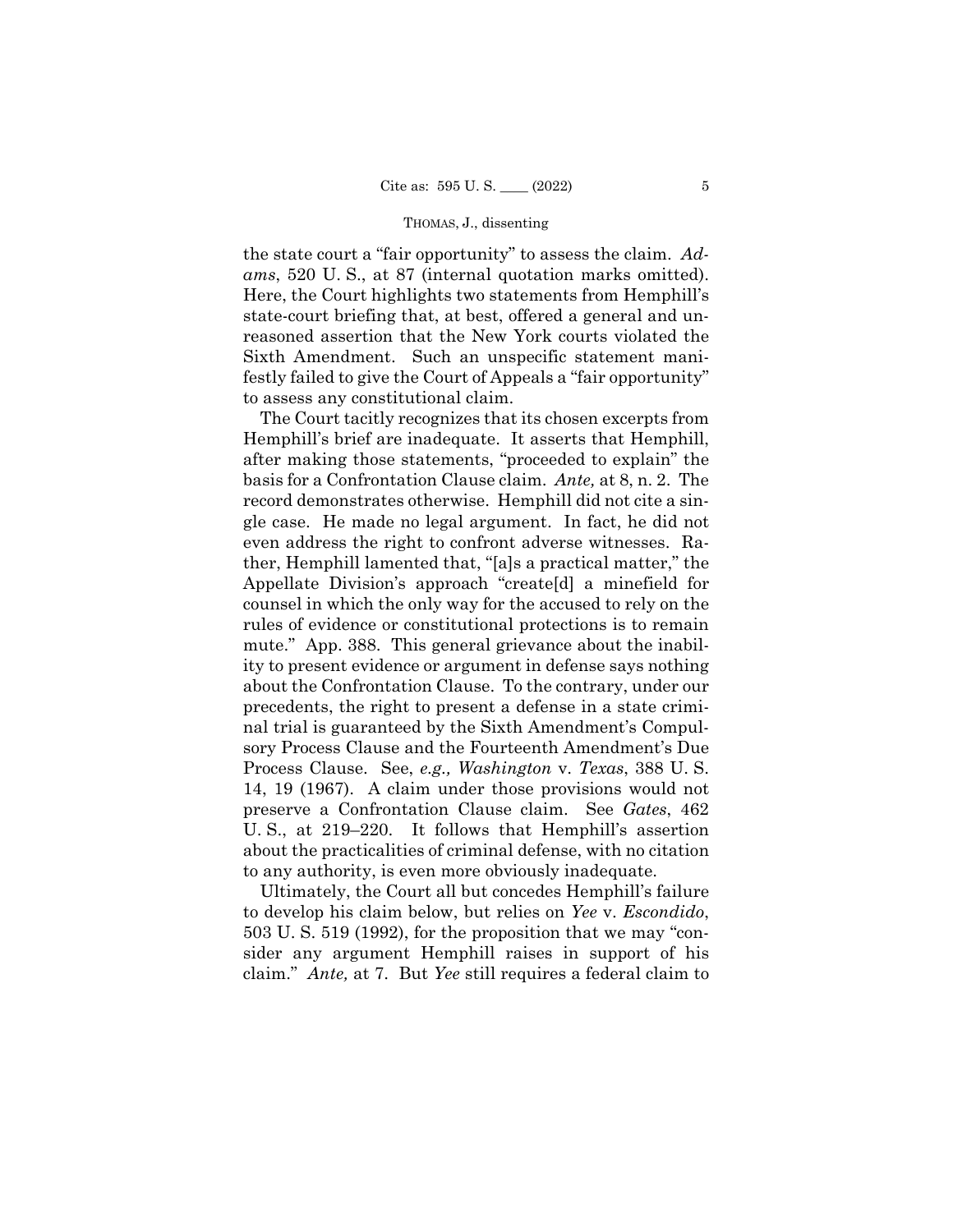be "properly presented" to the state court, even if a new *argument* in support of that claim is raised for the first time here. 503 U. S., at 534. So, in *Yee*, the Fifth Amendment taking claim was properly presented because the petitioners "unquestionably raised [that] claim in the state courts" based on a "physical taking argument," and it was "unclear" only whether they also raised a related "regulatory taking" argument. *Ibid*. Here, by contrast, Hemphill developed no basis for any federal claim before the Court of Appeals. *Yee*  is therefore inapplicable and §1257 bars this Court's review.

II

Hemphill's failure to properly present his Sixth Amendment claim to the New York Court of Appeals divests this Court of jurisdiction. To be sure, on rare occasions, this Court has excused the failure to present a federal claim in state court. See, *e.g., Three Affiliated Tribes of Fort Berthold Reservation* v. *Wold Engineering, P. C.*, 476 U. S. 877, 883 (1986). Our insistence on proper presentation has been "'almost,'" though not completely, "'unfailin[g].'" *Ante*, at 6 (quoting *Howell* v. *Mississippi*, 543 U. S. 440, 443 (2005) (*per curiam*)). But, in my view, the Court's recent treatment of §1257's proper-presentation requirement as merely prudential is erroneous. We have no authority to forgive a petitioner's failure to raise a federal claim in state court, because the proper-presentation requirement is a jurisdictional prerequisite to our review. Absent jurisdiction, the only appropriate remedy is dismissal.1

Since the Judiciary Act of 1789, §25, 1 Stat. 85, Congress

 ${}^{1}$  Even if the proper-presentation requirement were merely prudential, I still would dismiss this case, albeit as improvidently granted. I see no reason to deviate from our "almost unfailin[g]" refusal to hear improperly presented federal claims. *Howell*, 543 U. S., at 443. In this case, like many others, "the circumstances . . . justify no exception.'" *Id.*, at 446 (collecting cases). Particularly here, strong interests in comity counsel against hearing Hemphill's Sixth Amendment claim. See Part III, *infra*.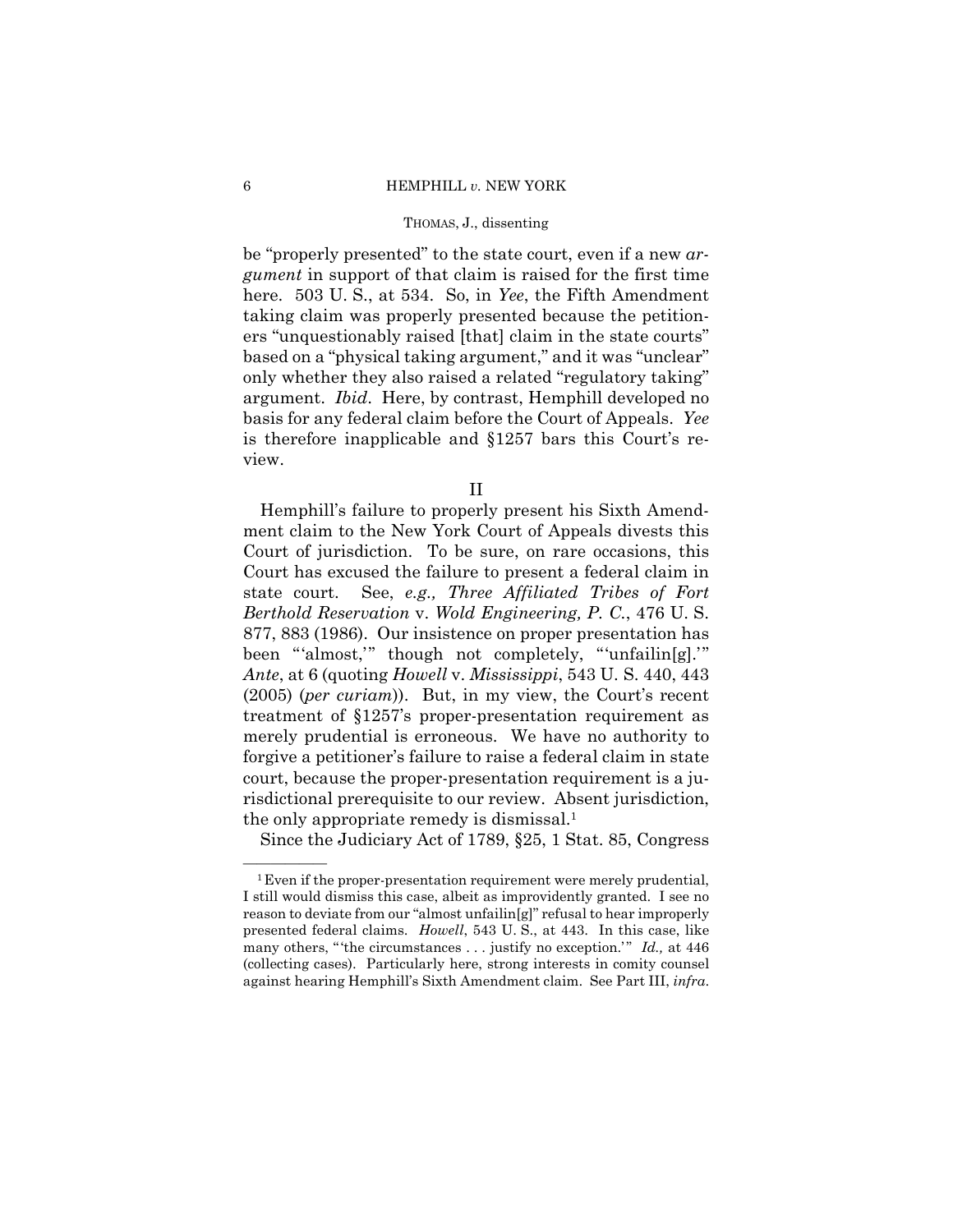has permitted this Court to review the judgments of state courts only when petitioners properly present their federal claims to those courts below. See *Gates*, 462 U. S., at 218. This Court's earliest cases held that the absence of a federal claim in the state court defeats this Court's jurisdiction. See, *e.g., Owings* v. *Norwood's Lessee*, 5 Cranch 344, 347 (1809). Justice Story explained: "[T]o give this court appellate jurisdiction two things should have occurred and be apparent in the record: first, that some one of the [federal] questions . . . did arise in the court below; and secondly, that a decision was actually made thereon by the same court." *Crowell* v. *Randell*, 10 Pet. 368, 392 (1836).2 That conclusion was unremarkable given that the properpresentation requirement has always appeared in this Court's only statutory grant of jurisdiction to review statecourt decisions.

County, 166 U.S. 648, 660 (1897); *Cincinnati, N.O. &* For nearly 200 years, this Court adhered to the properpresentation requirement as a jurisdictional rule. The Court routinely dismissed cases for lack of jurisdiction when the petitioner failed to properly present his federal claim to the state court. See, *e.g., Oxley Stave Co.* v. *Butler County*, 166 U. S. 648, 660 (1897); *Cincinnati, N. O. & T. P. R. Co.* v. *Slade*, 216 U. S. 78, 83–84 (1910); *Cardinale*  v. *Louisiana*, 394 U. S. 437, 439 (1969); see also *Howell*, 543 U. S., at 445 (noting "the long line of cases clearly stating that the presentation requirement is jurisdictional"). Even a century ago, it was "well settled" that this Court was "without jurisdiction to review the judgment of a State court . . . by reason of a federal question which was not raised below or called to the attention of or decided by the

<sup>&</sup>lt;sup>2</sup>Our later cases have stated this test in the disjunctive. See *Illinois* v. *Gates*, 462 U. S. 213, 218, n. 1 (1983). Because neither precondition is satisfied—Hemphill did not raise his Sixth Amendment claim below, nor did the New York Court of Appeals address any such claim—I express no view on whether a federal claim must be both pressed and passed upon in the state court.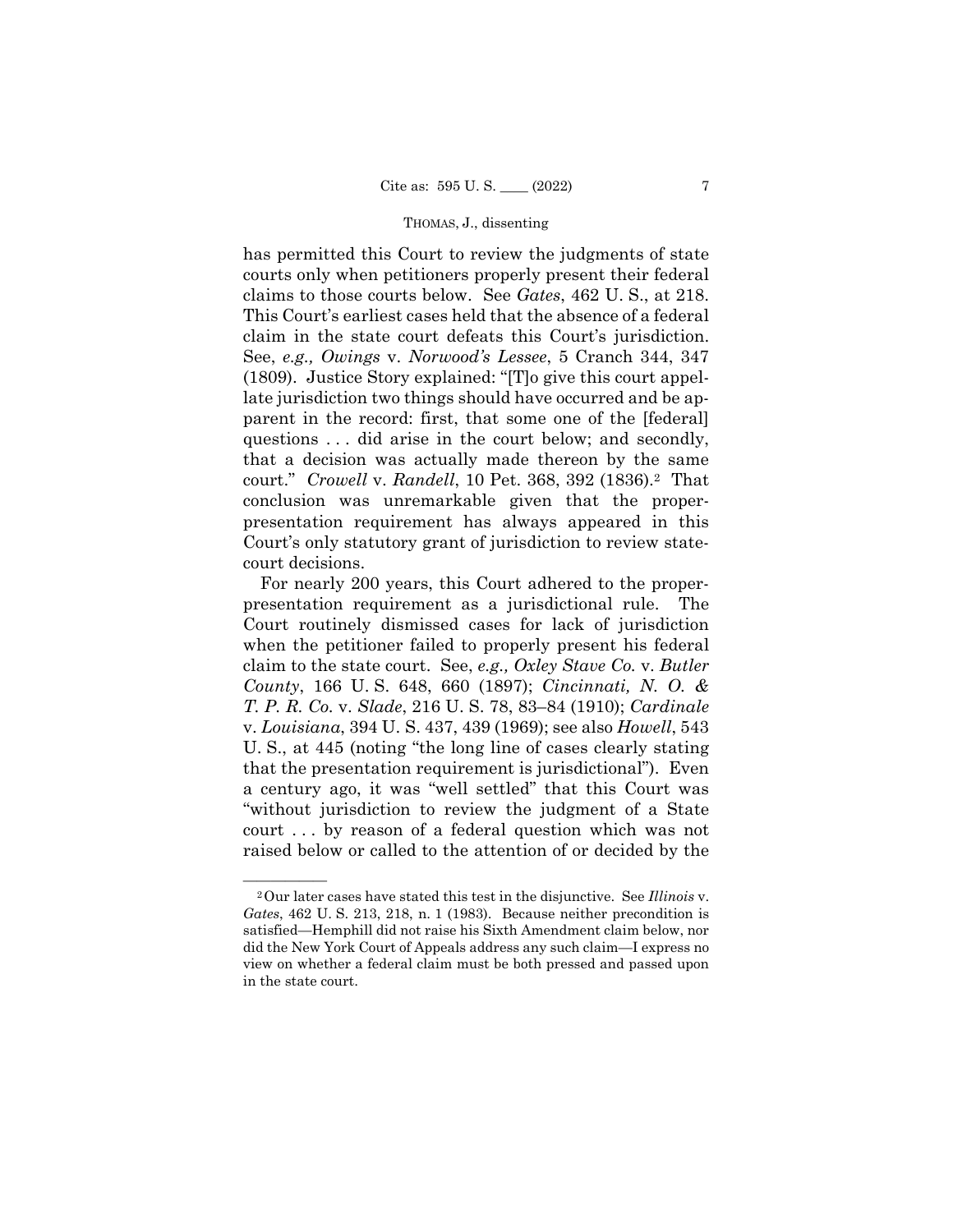State court." *New York ex rel. Rosevale Realty Co.* v. *Kleinert*, 268 U. S. 646, 650 (1925).

Despite this long tradition, our more recent cases say it is "unsettled" whether the proper-presentation requirement is a jurisdictional bar or merely a prudential consideration. *E.g.*, *Bankers Life & Casualty Co.* v. *Crenshaw*, 486 U. S. 71, 79 (1988). But the Court has never explained why it abandoned a centuries-old limit on our jurisdiction. Two cases in the mid-20th century unsettled the doctrine with little justification. First, in *Terminiello* v. *Chicago*, 337 U. S. 1 (1949), the petitioner raised a First Amendment challenge to a city ordinance in state court, but failed to challenge the jury instruction interpreting that ordinance either below or in this Court. The Court sidestepped the proper-presentation requirement by reading the jury instruction as a "construction of the ordinance . . . as binding on us as though the precise words had been written into the ordinance." *Id.,* at 4. Later, in *Vachon* v. *New Hampshire*, 414 U. S. 478 (1974) (*per curiam*), the Court deviated yet further from the jurisdictional understanding of the properpresentation rule. For the first time, and in an unreasoned footnote, the Court explicitly forgave a petitioner's failure to present a federal claim to the state court. See *id.,* at 479, n. 3. Other than *Terminiello*, the Court cited three cases that reviewed claims from *federal* court, see 414 U. S., at 483 (Rehnquist, J., dissenting), where the requirement to present a federal claim has never been jurisdictional, see, *e.g., Springfield* v. *Kibbe*, 480 U. S. 257, 259 (1987) (*per curiam*).

Since *Vachon*, the Court has not explained why the requirement to present a federal claim in state court is prudential rather than jurisdictional. Instead, we have repeatedly ducked the issue. See *Howell*, 543 U. S., at 445–446 (collecting cases). I see no reason to prolong this Court's ambivalence. The proper-presentation requirement appears in the only statute that grants this Court jurisdiction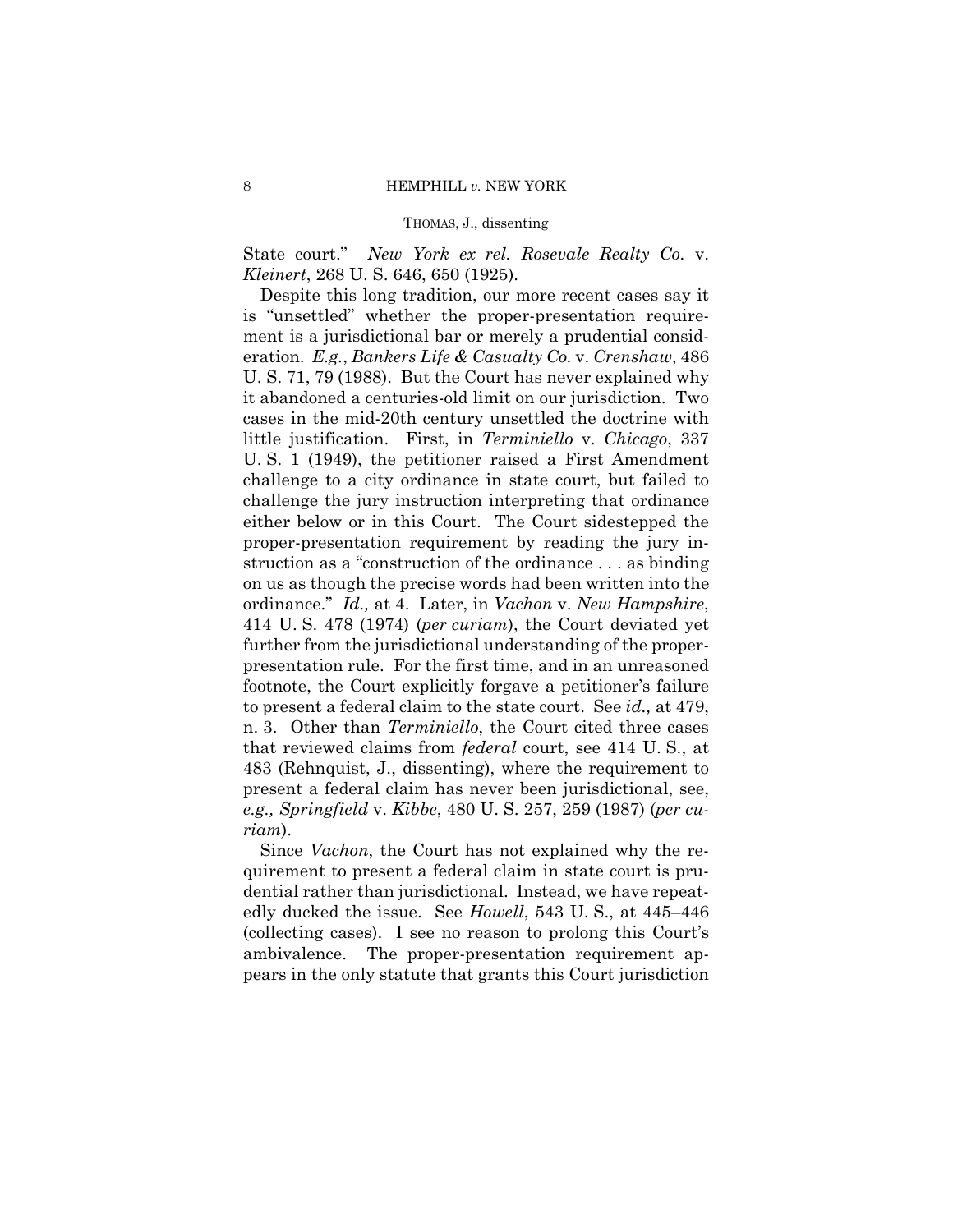to review state-court decisions. For most of our history, that requirement was unfailingly understood to be jurisdictional. And our cases have since departed from this principle without squaring that departure with §1257's unqualified text. Accordingly, I would hold that this Court lacks jurisdiction to hear a federal claim on review from a state court where a petitioner, like Hemphill, fails to properly present his claim to the court below.

## III

That the Court decides this case despite Hemphill's failure to present his claim to the New York Court of Appeals is not a mere academic defect. "Federal nullification of a state statute," or any state rule, "is a grave matter." *Maine*  v. *Taylor*, 477 U. S. 131, 135 (1986); see also *Abbott* v. *Perez*, 585 U. S. \_\_\_, \_\_\_, n. 17 (2018) (slip op., at 21, n. 17) ("the inability to enforce its duly enacted plans clearly inflicts irreparable harm on the State"). And it is "unseemly in our dual system of government to disturb the finality of state judgments on a federal ground that the state court did not have occasion to consider." *Adams*, 520 U. S., at 90 (internal quotation marks omitted). Thus, it is "important that state courts be given the first opportunity to consider the applicability of state [rules]," particularly "in light of constitutional challenge, since the [rules] may be construed in a way which saves their constitutionality." *Cardinale*, 394 U. S., at 439. A state court's interest in deciding "whether to . . . amend [its] rules to avoid potential constitutional challenges" is "undeniable." *Adams*, 520 U. S., at 90.

Today, the Court disregards these important "[p]rinciples of comity." *Webb* v. *Webb*, 451 U. S. 493, 499 (1981). In the Court of Appeals, Hemphill argued that state law required "an affirmative attempt to *mislead* the jury . . . before the door can be opened to otherwise inadmissible evidence." App. 386. Hemphill maintained that "[t]he doctrine is not so capacious as to allow the admission of *any* evidence made